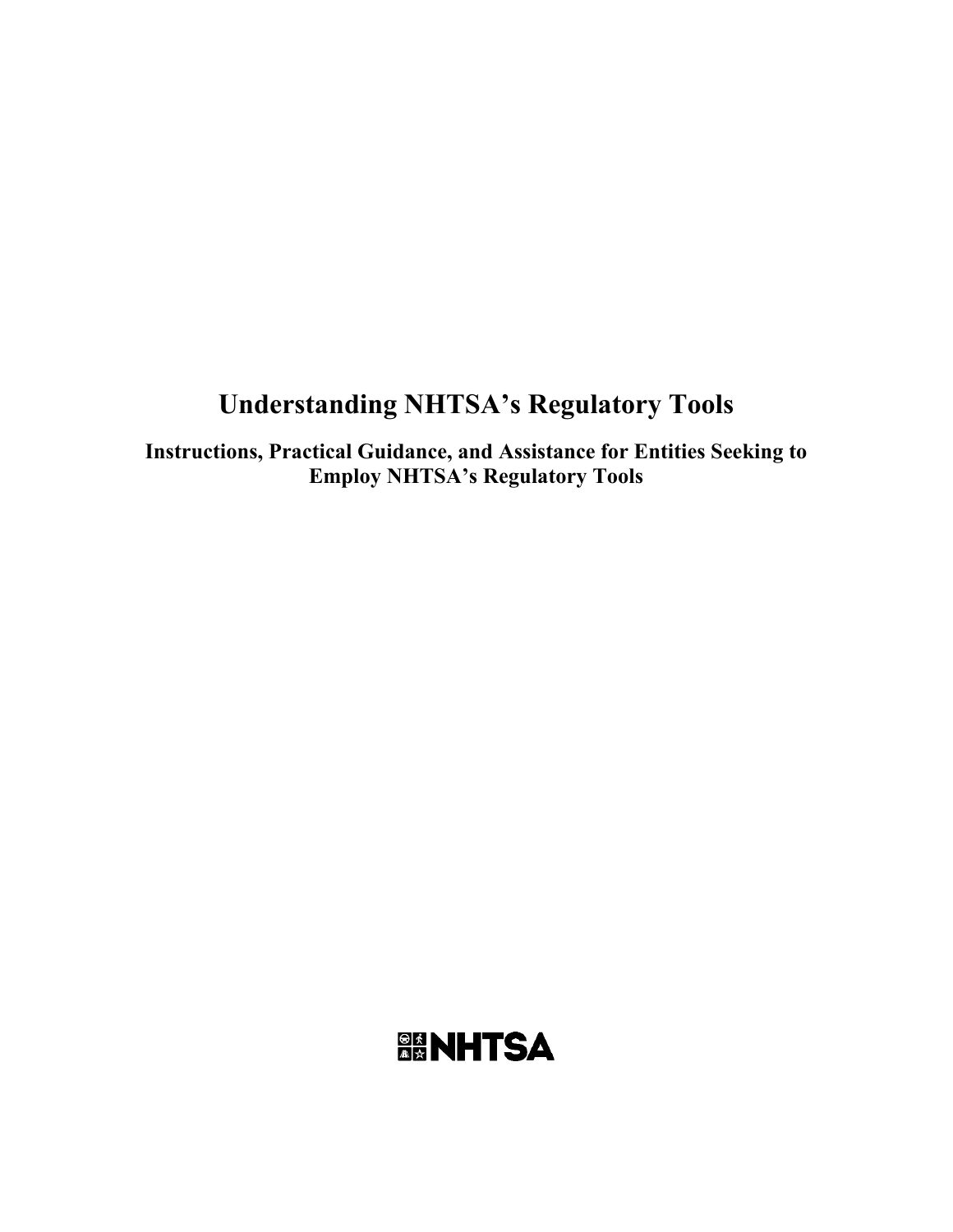The National Traffic and Motor Vehicle Safety Act (Vehicle Safety Act), NHTSA's organic statute, creates a self-certification system of compliance, in which vehicle and equipment manufacturers certify that their products meet applicable standards. NHTSA chooses vehicles and equipment from the fleet to test for compliance, and pursues enforcement actions when the Agency finds either a non-compliance or a defect posing an unreasonable risk to safety.

NHTSA does not pre-approve new motor vehicles or new motor vehicle technologies. NHTSA will continue to exercise its available regulatory authority over Automated Driving Systems (or ADS) using its existing regulatory tools: interpretations, exemptions, notice-and-comment rulemaking, and defects and enforcement authority. NHTSA has the authority to identify safety defects, allowing the Agency to recall vehicles or equipment that pose an unreasonable risk to safety even when there is no applicable Federal Motor Vehicle Safety Standard (FMVSS).

It is important to note that NHTSA does not prohibit the introduction of new motor vehicles or motor vehicle technologies into the vehicle fleet, provided those vehicles and technologies meet existing FMVSS.<sup>[1](#page-21-0)</sup> A vehicle or equipment manufacturer need ask NHTSA about a new technology or vehicle design only when it will not comply with applicable standards, or when there might be a question as to compliance. If a manufacturer anticipates having such a question, then requests for interpretations, exemptions, and rulemakings are the methods that a manufacturer can use to pursue answers from the Agency. Occasionally, some of these regulatory tools have taken several months to several years for NHTSA to issue, but the Agency has committed to expediting its actions regarding automation.

To aid regulated entities and the public in understanding the use of the Agency's regulatory tools (including the introduction of new ADS), NHTSA has prepared an information and guidance document. This document, which has wider application beyond automation, provides instructions, practical guidance, and assistance to entities seeking to employ those tools.

# **A. Introduction**

NHTSA has four primary "tools" to address the introduction of new technologies and new approaches to existing technologies, which are:

- Letters of interpretation;
- Exemptions from existing standards;
- Rulemakings to amend existing standards or create new standards; and
- Enforcement authority to address defects that pose an unreasonable risk to safety.

## **1. Interpretations**

Letters of interpretation are both the fastest way to get an answer to a question and the narrowest in terms of scope and effect. Interpretations can help the requestor and others understand how NHTSA believes existing law applies to the requestor's motor vehicle or motor vehicle equipment. An interpretation describes the Agency's view of the meaning and application of an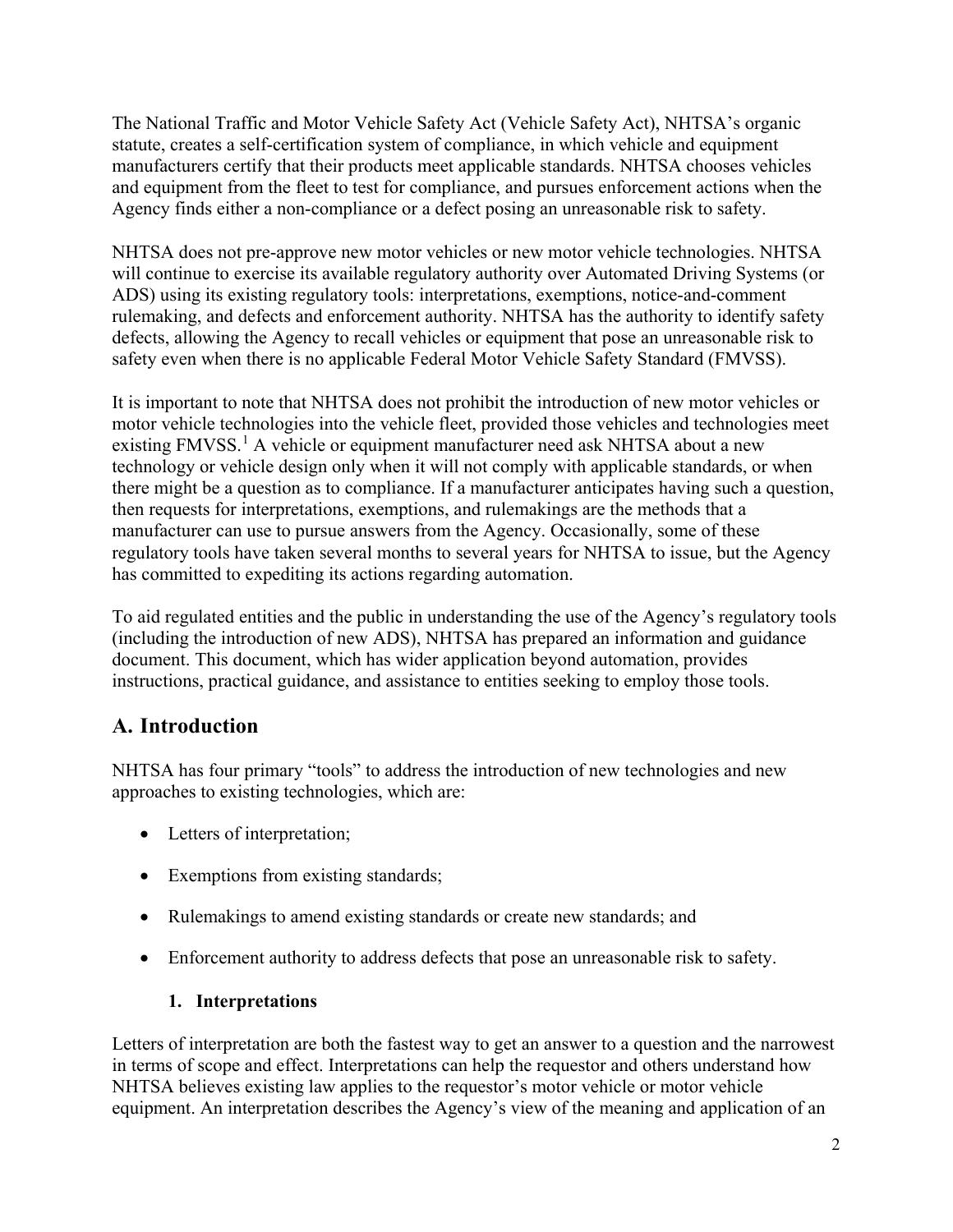existing statute or regulation. It can better explain the meaning of a regulation, statute, or overall legal framework and provide clarity for regulated entities and the public. For example, an interpretation may clarify a statutory or regulatory term or provide sharper and more detailed lines than the regulation or statute it interprets.

Not all questions can be answered by interpretations. An interpretation may not make a substantive change to the meaning of a statute or regulation or to their clear provisions and requirements. In particular, an interpretation may not adopt a new position that is irreconcilable with or repudiates existing statutory or regulatory provisions.

## **2. Exemptions**

Exemptions from existing standards are intended to provide some flexibility to the general requirement that manufacturers must comply with applicable FMVSS and bumper standards. Exemptions provide for limited exceptions to the obligation to comply with the FMVSS in certain circumstances specified in the Vehicle Safety Act.<sup>[2](#page-21-1)</sup> They are not intended to allow indefinite non-compliance for large numbers of vehicles. General exemptions are also not a device to excuse non-compliance with applicable standards simply because doing so would be inconvenient or inconsistent with the manufacturers' preferred vehicle design. Additionally, general exemptions are only temporary – two to three years, with the option for renewal for a similar time period.

## **3. Rulemaking**

Notice-and-comment rulemaking is the tool the Agency uses to adopt new standards, modify existing standards, or repeal an existing standard. This procedure has the broadest potential scope and application and generally takes the longest time to complete. If a party wishes to avoid compliance with an FMVSS for longer than the allowed time period for exemptions, or for a greater number of vehicles than the allowed number for exemptions, or has a motor vehicle or equipment design substantially different from anything currently on the road that compliance with standards may be very difficult or complicated (or new standards may be needed), a petition for rulemaking may be the best path forward. Parties wishing to petition NHTSA for rulemaking must follow the procedures at 49 CFR Part 552. Additionally, NHTSA may choose of its own accord to commence a rulemaking, and need not wait for a request from an interested party. Reasons that NHTSA might choose on its own accord to commence rulemaking include directives from Congress, priorities within the Executive Branch, the culmination of NHTSA research projects which indicate the need for standards, or the desire to improve international coordination.[3](#page-21-2) Rulemaking generally takes the longest of the tools described, but it enables the Agency to make the broadest and most thorough changes to governing regulations, and gives the public the greatest opportunity to participate in the Agency's decision-making process.

## **4. Enforcement**

NHTSA has broad enforcement authority under existing statutes and regulations to address existing and emerging automotive technologies. NHTSA issued an Enforcement Guidance Bulletin relating to safety-related defects and emerging automotive technologies. This bulletin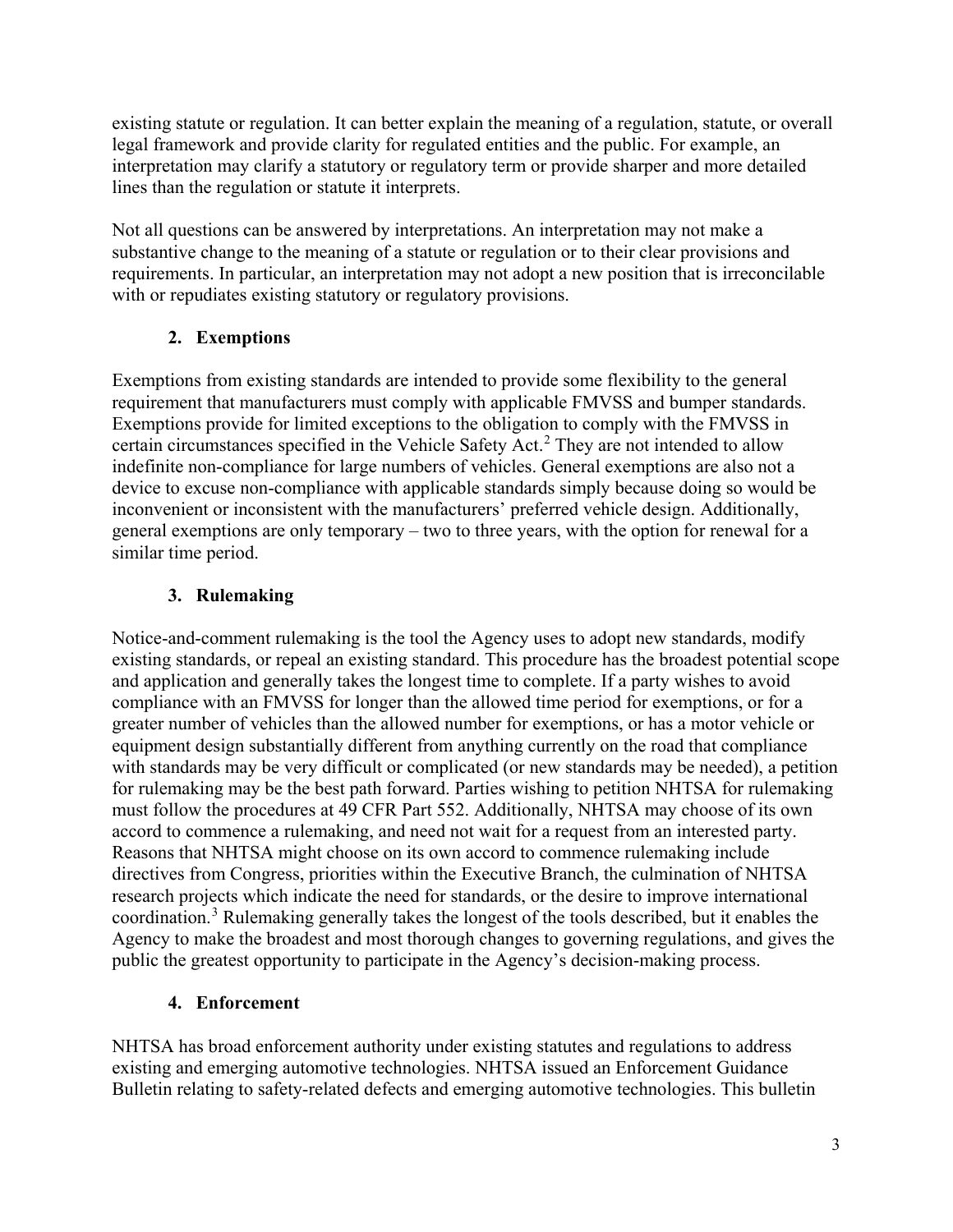sets forth NHTSA's current views on emerging automotive technologies—including its view that when vulnerabilities of such technology or equipment pose an unreasonable risk to safety, those vulnerabilities constitute a safety-related defect—and suggests guiding principles and best practices for motor vehicle and equipment manufacturers in this context. With regard to NHTSA's enforcement authority over motor vehicles and equipment, it applies "notwithstanding the presence or absence of an FMVSS for any particular type of advanced technology." NHTSA has the authority to "respond to a safety problem posed by new technologies in the same manner it has responded to safety problems posed by more established automotive technology and equipment." This includes the Agency determining the existence of a defect that poses an unreasonable risk to motor vehicle safety and ordering the manufacturer to conduct a recall.<sup>[4](#page-21-3)</sup>

With regard to new motor vehicle technologies, including ADS, NHTSA states in its bulletin that its "enforcement authority concerning safety-related defects in motor vehicles and equipment extends and applies equally to new and emerging automotive technologies." Furthermore, "[w]here an autonomous vehicle or other emerging automotive technology causes crashes or injuries, or has a manifested safety-related failure or defect" that presents a safety concern, NHTSA will evaluate the ADS or technology through its investigative authority and, if necessary, "exercise its enforcement authority to the fullest extent."[5](#page-21-4)

# **B. Requesting an Interpretation from NHTSA[6](#page-21-5)**

This procedural guidance is meant to provide the public with informal information about requests for interpretation and NHTSA's process of responding to requests for interpretation. It provides general recommendations and suggestions in plain language about the types of information, explanations, and arguments that requestors might consider to facilitate a more rapid response. This document is not meant to be binding on requestors or on the Agency.

## **1. Background**

NHTSA's Office of the Chief Counsel interprets the statutes that the Agency administers and the regulations that it issues. When members of the public ask the Agency a question about the meaning or application of these statutes and regulations, the Chief Counsel may respond with a letter of interpretation that examines the particular facts and questions presented and explains how the law applies given those facts. These letters of interpretation, signed by the Chief Counsel, represent the opinion of the Agency on the question(s) addressed at the time of signature. Such a letter of interpretation may be helpful in determining how the Agency might answer questions that are similar. Interpretation letters represent the opinion of the Agency based on the specific facts of individual cases at the time the letter was written. A person should not assume that a prior interpretation will necessarily apply to its situation. There are a number of reasons why prior NHTSA interpretation letters might not be applicable to another situation, such as:

• The facts may be sufficiently different from those presented in prior interpretations, that the Agency's answer to a new question is different from the answer in the existing interpretation letter;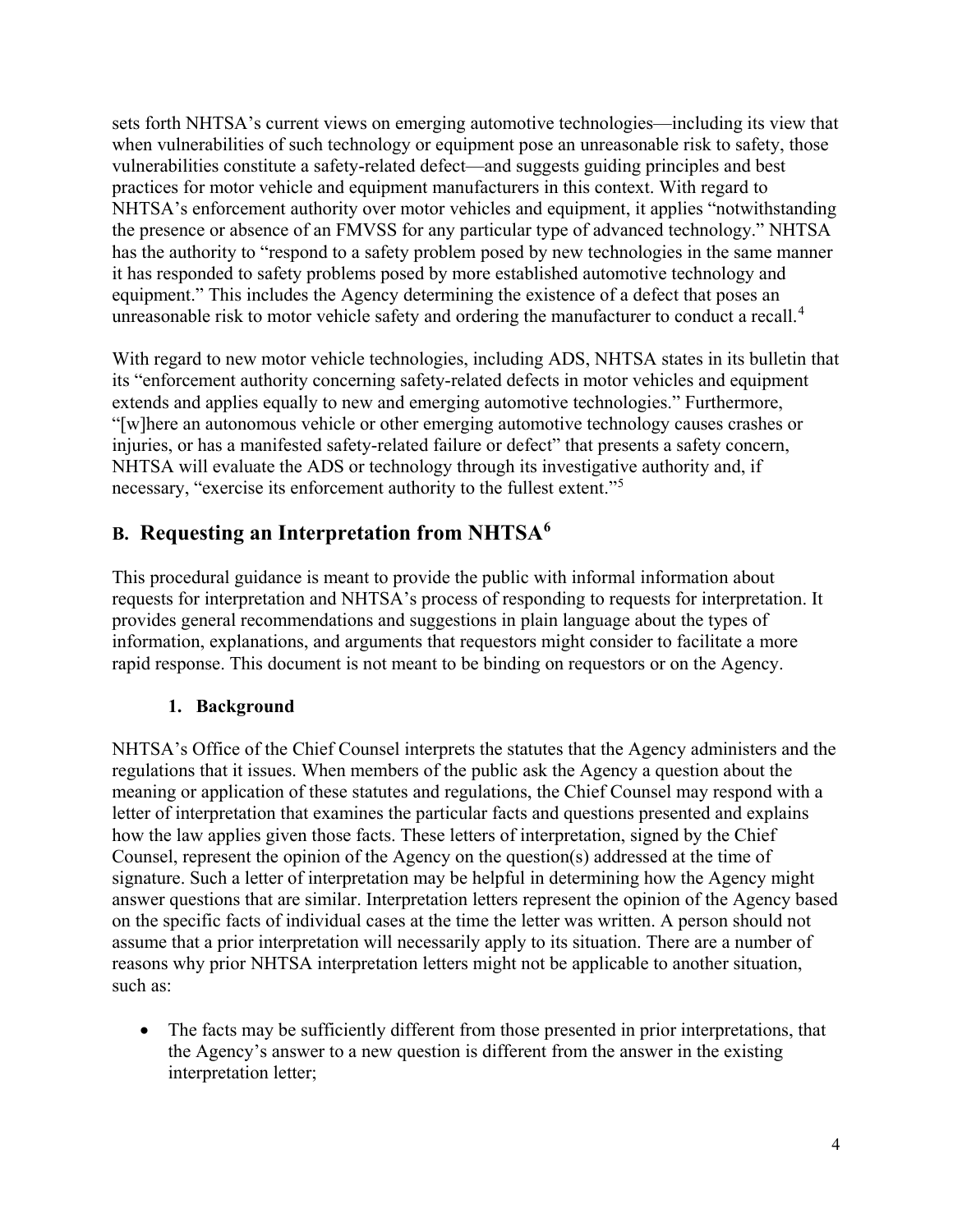- The situation may be new and not addressed in an existing interpretation letter;
- The Agency's standards and regulations may have changed since the time when it issued the existing interpretation letter;
- The Agency has withdrawn or overruled the prior interpretation, and that interpretation no longer applies; or
- Some combination of all of the above, or other factors.

## **2. Purpose of Interpretation Letters**

Interpretation letters are intended help the requestor and others understand how the Agency believes existing law applies to the requestor's motor vehicle or motor vehicle equipment. Some questions are better suited to interpretations than others. An interpretation describes the Agency's view of the meaning and application of an existing statute or regulation. It can better explain the meaning of a regulation, statute, or overall legal framework and provide clarity for regulated entities and the public. For example, an interpretation may clarify a statutory or regulatory term or provide sharper and more detailed lines than the regulation or statute it interprets. An interpretation may not, however, make a substantive change to a statute or regulation or to their clear provisions and requirements. In particular, an interpretation may not adopt a new position that is irreconcilable with or repudiates existing statutory or regulatory provisions.

If a person would like the Agency to consider changing an existing regulation or adopting a new regulation, they should petition for a rulemaking by following the procedures at 49 CFR Part 552. If a motor vehicle or motor vehicle equipment is unable to comply with provisions of the FMVSS and a person would like the Agency to consider granting that vehicle or equipment an exemption from those provisions, they may petition for exemption by following the procedures at 49 CFR Part 555.

## **3. Process for Agency Review and Ruling on Interpretation Requests**

## **a. Agency Consideration of Interpretation Requests**

After receiving an interpretation request, the Agency will consider and respond to it. Following finalization of the interpretation response, it is typically mailed to the requestor either that day or the following business day, and posted in the online database at [http://isearch.nhtsa.gov.](http://isearch.nhtsa.gov/) The response, along with the request, also is then posted in the docket at [www.regulations.gov.](http://www.regulations.gov/)

#### **b. Factors Affecting the Time it Takes the Agency to Respond to an Interpretation Request**

Several factors can affect the time it takes the Agency to respond to an interpretation request. Examples of such factors include: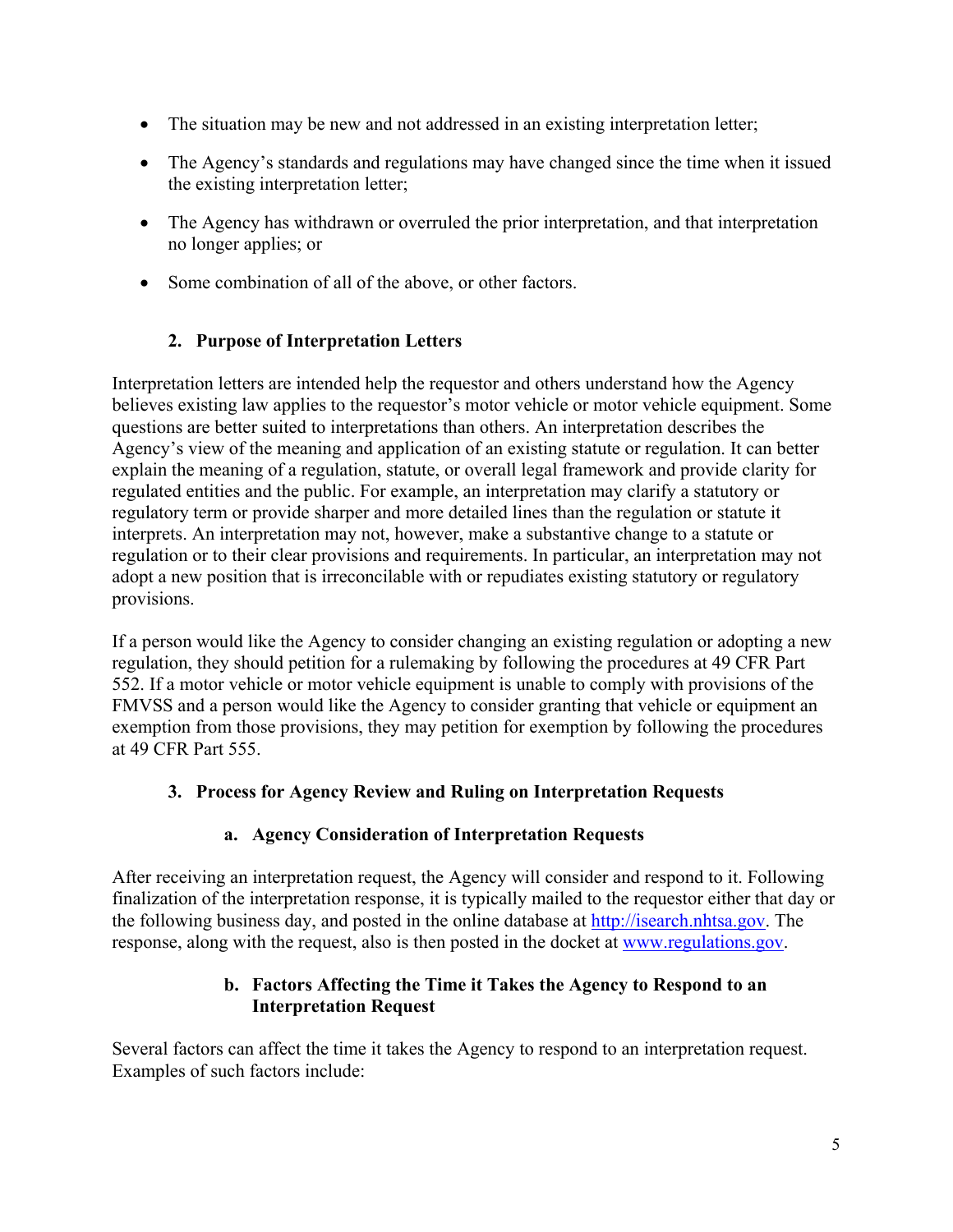- The complexity of the question or issue;
- The novelty of the question or issue;
- Whether the requestor has provided all necessary information;
- Whether the question asked is ripe for interpretation;
- Whether prior interpretations on the topic at hand, if any, are consistent, both with each other and with the Agency's best current thinking on the topic; and
- Agency resources and the number and complexity of other interpretation requests.

NHTSA prioritizes requests that promote vehicle safety when allocating its available resources for interpretations.

#### **c. Information That NHTSA Seeks When Responding to an Interpretation Request**

NHTSA's interpretations are based on the information and arguments provided by the requestor and the Agency's analysis and conclusion(s) regarding how laws apply in the context of particular information and arguments. It is the burden of the requesting person or entity to provide NHTSA with all information, data, explanations, and arguments necessary for NHTSA to decide on an interpretation request. If a request fails to provide any necessary information, NHTSA may deny the request for interpretation. It is important that a request for interpretation is clear, thorough, and well-supported.

Following is a non-exhaustive list of information that requestors should include in an interpretation request:

- Requestors should make an express request for a specific interpretation, not merely inform the Agency of the requestor's plans or view of the law.
- Ouestions should be stated clearly, and the specific question asked should be the question for which an answer is sought.
- Requestors should state clearly how they would like the Agency to interpret the statute or regulation.
- Requestors should explain clearly what it is about the facts of their situation that makes the application of the statute or regulation unclear, not merely state that their product is safe or will be beneficial for safety in general.
- Requestors should provide a clear, well-supported, and complete legal argument for why the interpretation they seek from NHTSA is legally reasonable and appropriate for an interpretation rather than a rulemaking or other action. Requestors should identify the relevant provisions in the Agency's statutes and regulations and demonstrate that the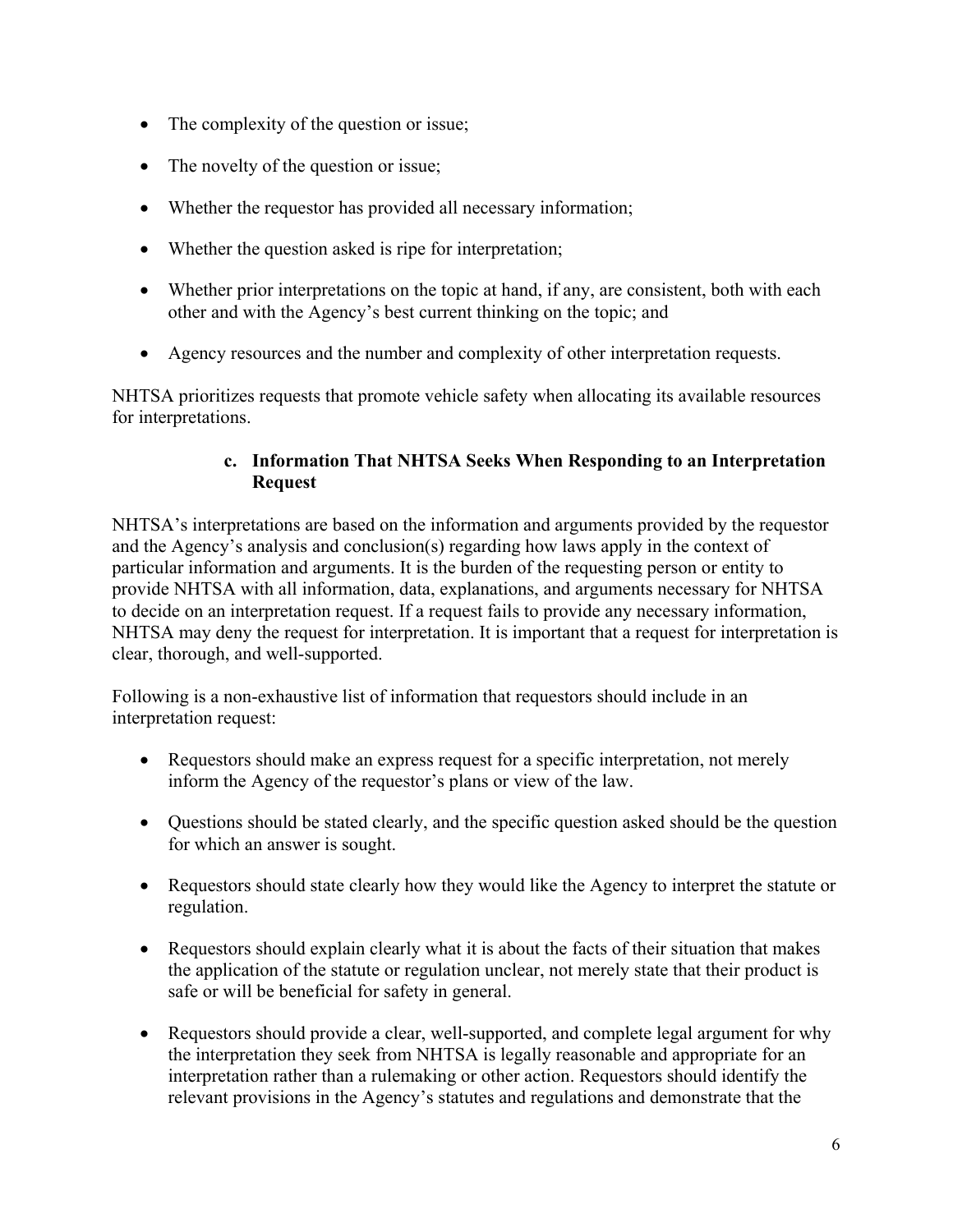requested interpretation is consistent with each of those provisions. If requestors are seeking a change in existing performance criteria or test procedures, or to avoid compliance with existing performance criteria or test procedures, a request for exemption or rulemaking is more likely to be the correct mechanism to address the issue.

- Requestors should provide all supporting data and information necessary for the Agency to make an informed determination of the interpretation request.
- Before submitting a request for interpretation, requestors should search the Agency's interpretation data base at [http://isearch.nhtsa.gov](http://isearch.nhtsa.gov/) for prior relevant interpretations (both favorable and unfavorable). With respect to favorable interpretations, requestors should explain in their interpretation request why they believe that the current situation is comparable. With respect to unfavorable ones, requestors should explain in their interpretation request why they believe that the current situation is distinguishable.
- Requestors should identify and discuss the possible policy implications (both positive and negative) of the requested interpretation, with particular emphasis on the safety-related implications.

#### **4. Timeline for NHTSA Action on Requests for Interpretation That Advance Safety**

In order to promote the safe adoption and deployment of ADS, NHTSA has streamlined and expedited its process for evaluating and responding to interpretation requests. For a simple ADSrelated interpretation request that appears to improve safety and follows the foregoing guidelines, NHTSA will endeavor to issue a response within 60 days. For a more complex request that appears to improve safety and follows the foregoing guidelines, NHTSA will endeavor to issue a response within 90 days. [7](#page-21-6)

## **5. Response to a Denial of Interpretation**

If NHTSA denies a request for interpretation, a requestor may send a subsequent request for interpretation with additional information and/or arguments. Requestors should be aware that NHTSA will summarily reject redundant and duplicative petitions. If the Agency has stated that the question in the original request is not well-suited to interpretation, the requestor may petition for rulemaking or exemption.

# **C. Requesting a Temporary Exemption from the Federal Motor Vehicle Safety Standards**

This section provides the public with informal information about requests for temporary exemption and NHTSA's process of responding to requests for temporary exemption. It provides suggestions about the types of information, explanations, and arguments that requestors might provide to facilitate a more rapid response. This document is not meant to be binding on requestors or on the Agency. To the extent that this document summarizes or discusses statutory or regulatory text, the actual text of the statutes or regulations controls.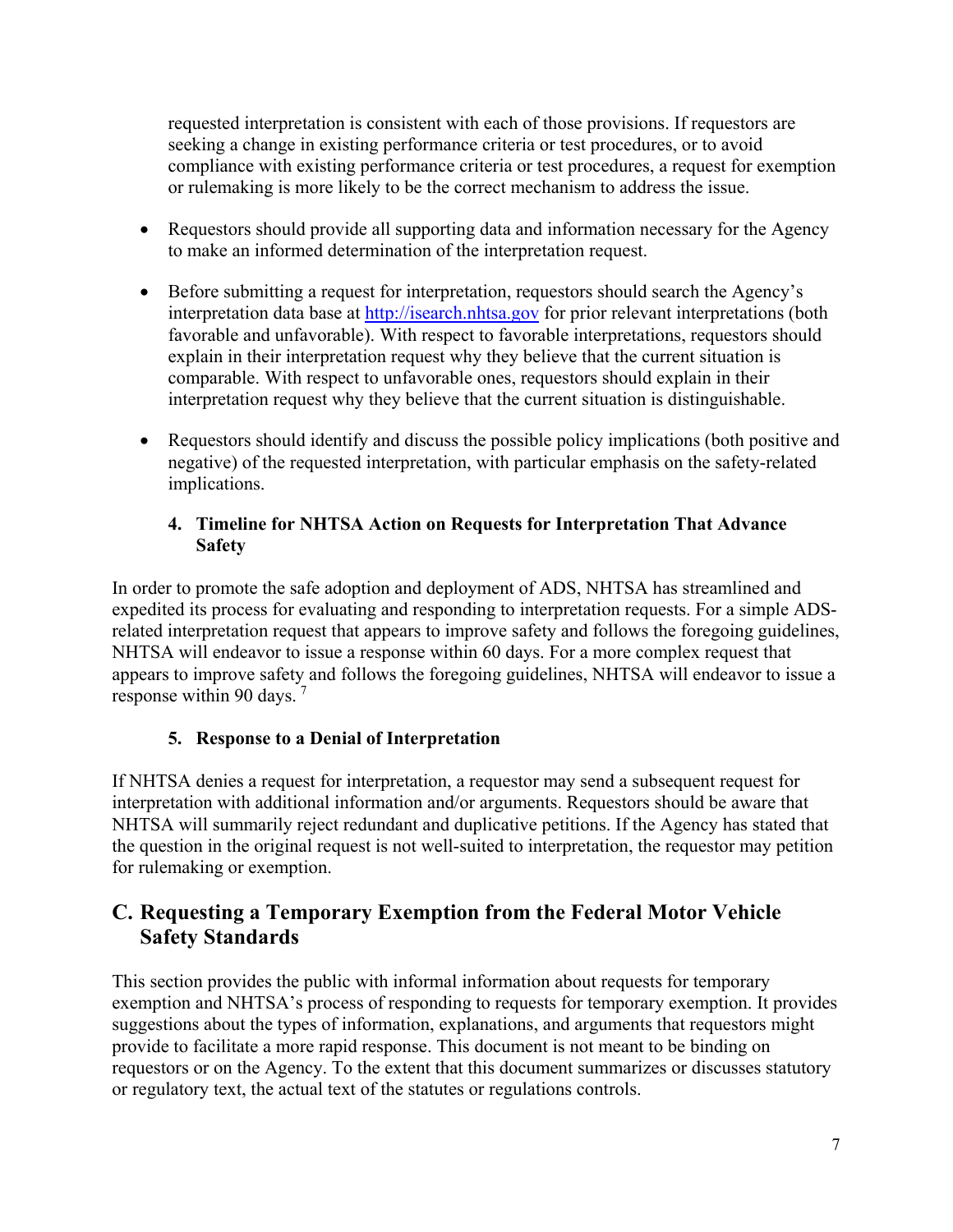#### **1. Background**

Congress requires vehicle manufacturers to comply with NHTSA's vehicle safety standards<sup>[8](#page-21-7)</sup> and bumper standards<sup>[9](#page-21-8)</sup> in order to sell vehicles in the United States. However, recognizing that occasionally certain manufacturers temporarily may have difficulty meeting those standards, Congress allows DOT (by delegation, NHTSA) to exempt motor vehicles from one or more Federal Motor Vehicle Safety Standards (FMVSS), for up to three years in certain circumstances, if the manufacturer can make a sufficient showing to the Agency that the exemption is necessary.<sup>10</sup> For vehicles uses other than sale, NHTSA may exempt motor vehicles and items of motor vehicle equipment from compliance with certain standards if the Agency determines that doing so is necessary for research, investigations, demonstrations, training, competitive racing events, show, or display.[11](#page-21-10) Additionally, Congress recently amended the Vehicle Safety Act to allow certain vehicle manufacturers (those who, prior to enactment of the FAST Act, had manufactured and distributed FMVSS-compliant vehicles and have registered with NHTSA) to introduce non-FMVSS-compliant motor vehicles into interstate commerce "solely for purposes of testing or evaluation" so long as they "agree[] not to sell or offer for sale the motor vehicle at the conclusion of the testing or evaluation...."<sup>[12](#page-21-11)</sup> Manufacturers choosing this latter path should advise NHTSA of this action, but need not petition NHTSA for exemption.

Vehicles that have been granted exemptions and are intended for sale must have permanent labels affixed to their windshield or side window that list the standards (by number and title) for which an exemption has been granted, along with the exemption number from NHTSA.<sup>[13](#page-21-12)</sup>

## **2. Purpose of General (Temporary) Exemptions**

General exemptions are intended to provide some flexibility to the general requirement that manufacturers must comply with applicable FMVSS and bumper standards, but they are not intended to allow indefinite non-compliance for large numbers of vehicles. General exemptions do not excuse non-compliance with applicable standards simply because doing so would be inconvenient or inconsistent with the manufacturers' preferred vehicle design. Rather, they provide for limited exceptions to the obligation to comply with the FMVSS in certain circumstances specified in the Vehicle Safety Act.

General exemptions are only temporary. The Vehicle Safety Act allows exemptions on the basis of substantial economic hardship to last no longer than three years; exemptions and renewals of exemptions on the bases of development or field evaluation of a new motor vehicle safety feature, a low-emission vehicle, or 'overall safety level' are allowed for up to two years. If a party wishes to avoid compliance with an FMVSS for longer than the allowed time period, or for a greater number of vehicles than the allowed number, a petition for rulemaking may be a better path forward. Parties wishing to petition NHTSA for rulemaking must follow the procedures at 49 CFR Part 552.[14](#page-21-13)

## **3. Eligibility for Temporary Exemptions**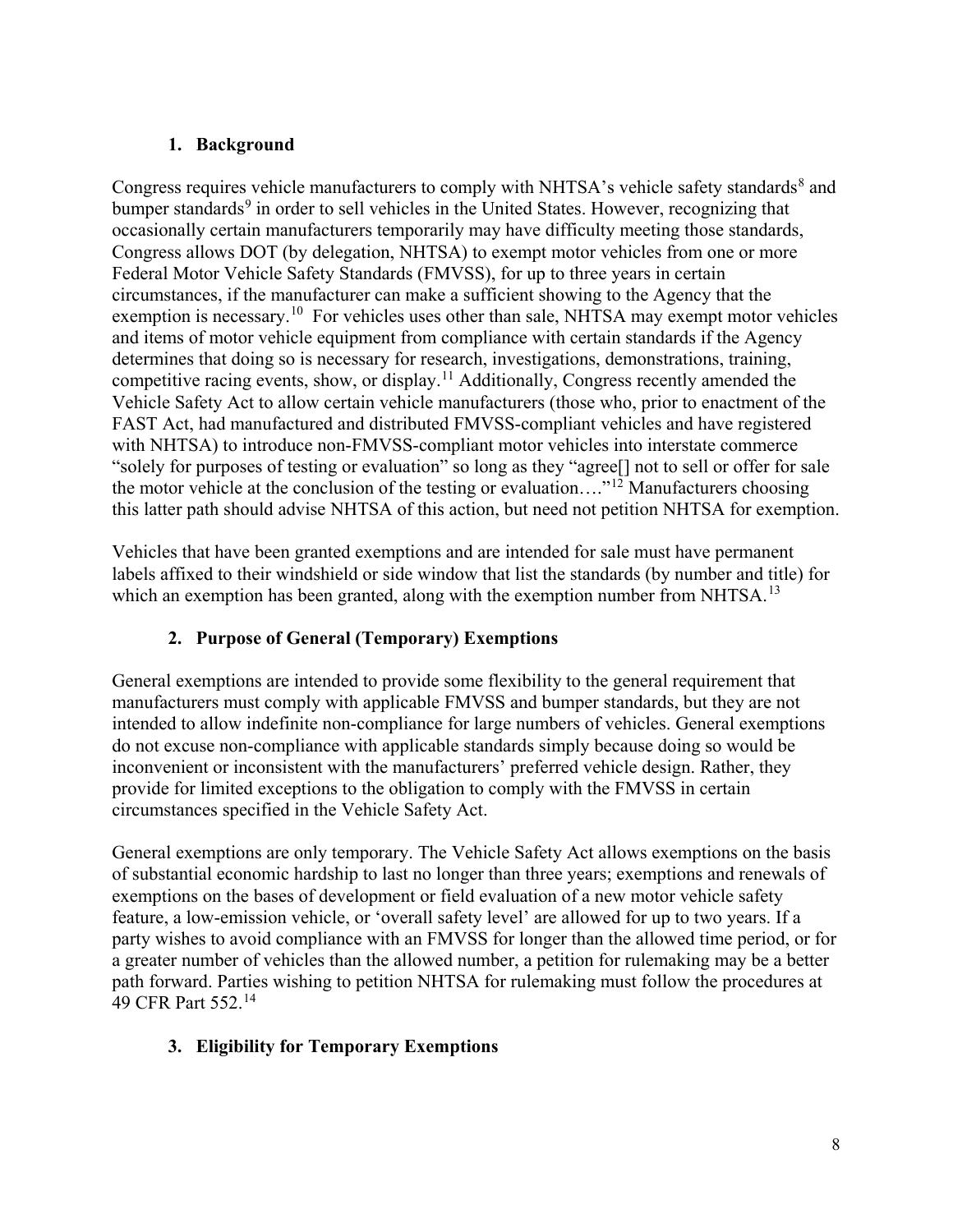Congress specifies the conditions under which temporary general exemptions from the FMVSS may be granted for vehicles intended for sale in the U.S. market, as follows:<sup>[15](#page-21-14)</sup>

## *a. "Substantial economic hardship"*

A manufacturer whose total motor vehicle production in the most recent year of production is fewer than 10,000 motor vehicles may petition for exemption on the basis of "substantial economic hardship." A manufacturer seeking to use this basis for exemption must have attempted to comply with the applicable standard in good faith, and must provide extensive documentation to the Agency proving both the economic hardship and its good faith attempt to comply, as discussed in Section III.C.4.c below.

# *b. "Development or field evaluation of a new motor vehicle safety feature"*

Any motor vehicle manufacturer may petition the Agency for exemption in order to facilitate the development or field evaluation of a new motor vehicle safety feature, for up to 2,500 vehicles per year. A manufacturer seeking to use this basis for exemption must provide documentation of the research performed already on the safety feature, how the safety feature is innovative, and how the safety level of the feature at least equals the safety level of the FMVSS for which exemption is sought, as discussed in Section III.C.4.c.

# *c. "Development or field evaluation of a low-emission motor vehicle"*

Any motor vehicle manufacturer may petition the Agency for exemption in order to facilitate the development or field evaluation of a low-emission motor vehicle, for up to 2,500 vehicles per year. A manufacturer seeking to use this basis for exemption must provide documentation of research establishing that the motor vehicle is a low-emission motor vehicle, and how the safety level of the low-emission motor vehicle would not be reduced unreasonably by exemption from the FMVSS for which exemption is sought, as discussed in Section III.C.4.c.

## *d. "Overall safety level of exempted vehicle at least equal to overall safety level of nonexempt vehicles"*

Any motor vehicle manufacturer may petition the Agency for exemption in order to sell a vehicle model that does not comply with one or more applicable standards, but only for up to 2,500 vehicles per year. A manufacturer seeking to use this basis for exemption must provide a detailed analysis showing how the exempted vehicle provides an overall safety level at least equal to the overall safety level of nonexempt vehicles, as discussed in Section III.C.4.c. For exemptions from bumper standards, the "substantial economic hardship" test applies.

## **4. Process for Agency Review and Ruling on Temporary Exemption Requests**

# **a. Agency Consideration of Temporary General Exemption Requests**

Upon receipt of an application for temporary exemption, NHTSA publishes a notice in the Federal Register including the information in the application and allowing opportunity for public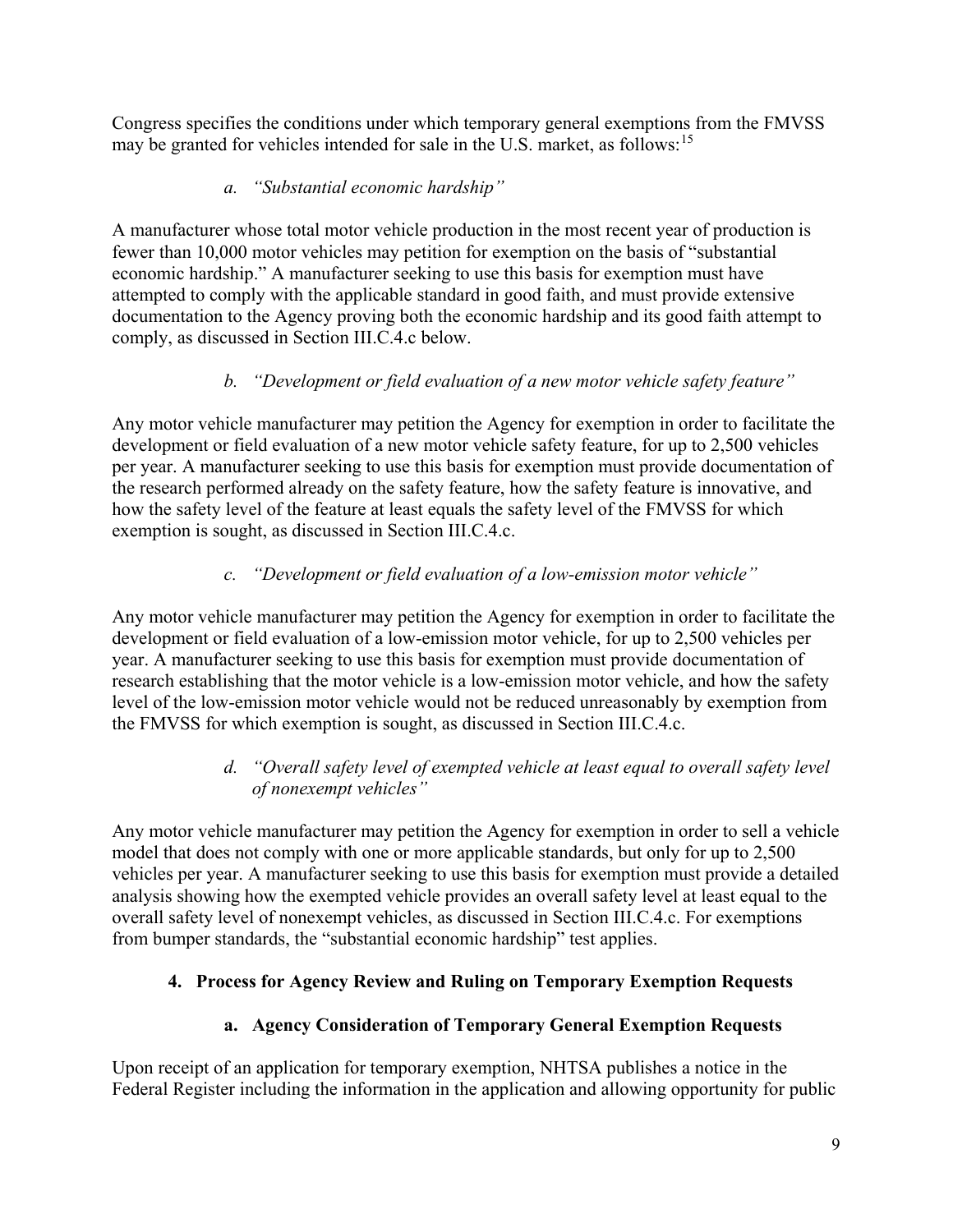comment, unless the application does not contain the required information.<sup>[16](#page-21-15)</sup> If the application lacks needed information, NHTSA informs the applicant of the areas of insufficiency and that the Agency will take no further action on the application until the information is submitted.<sup>[17](#page-21-16)</sup>

Once the comment period has ended, NHTSA considers the available information and determines whether to grant or deny the exemption request. If NHTSA determines that the application does not contain adequate justification, the Agency will deny the request and notify the applicant in writing, and also will publish a Federal Register notice of the denial and the reasons for it.[18](#page-21-17) Conversely, if NHTSA determines that the application does contain adequate justification, the Agency will grant the request, notify the applicant in writing, and publish a Federal Register notice of the grant and the reasons for it.<sup>[19](#page-21-0)</sup>

Interested parties may discuss applications for exemption or the Agency's response to such applications with Agency officials, but no public hearing, argument, or other formal proceeding (other than the public comment period described above) is held on an application prior to the Agency's decision.[20](#page-21-18)

When NHTSA grants a request for temporary exemption, the exemption is effective upon publication of the grant notice in the Federal Register and exempts vehicles manufactured on and after the effective date, unless the Federal Register notice specifies a later effective date.<sup>[21](#page-21-19)</sup>

## **b. Factors affecting the time it takes the Agency to respond to a request for exemption**

Some factors that can affect the time it takes the Agency to respond to a request for temporary exemption may include, for example:

- Determining whether the information and justification provided is adequate for the Agency to assess the merits of granting or denying the request;
- Determining whether the Agency is deciding on an exemption request consistently with prior decisions on prior similar requests, if any, and whether such a decision remains consistent with the Agency's best current thinking on the topic;
- Complexity of the exemption request and issues presented; and
- Agency workload.

NHTSA generally prioritizes requests that promote vehicle safety.

#### **c. Information that NHTSA seeks when evaluating a request for temporary exemption**

The Safety Act directs manufacturers applying for exemptions to provide specific information in their applications to NHTSA, which has given further substance to those directions in regulations. The information required for an application under each exemption category is discussed below. All information submitted as part of applications (except that withheld as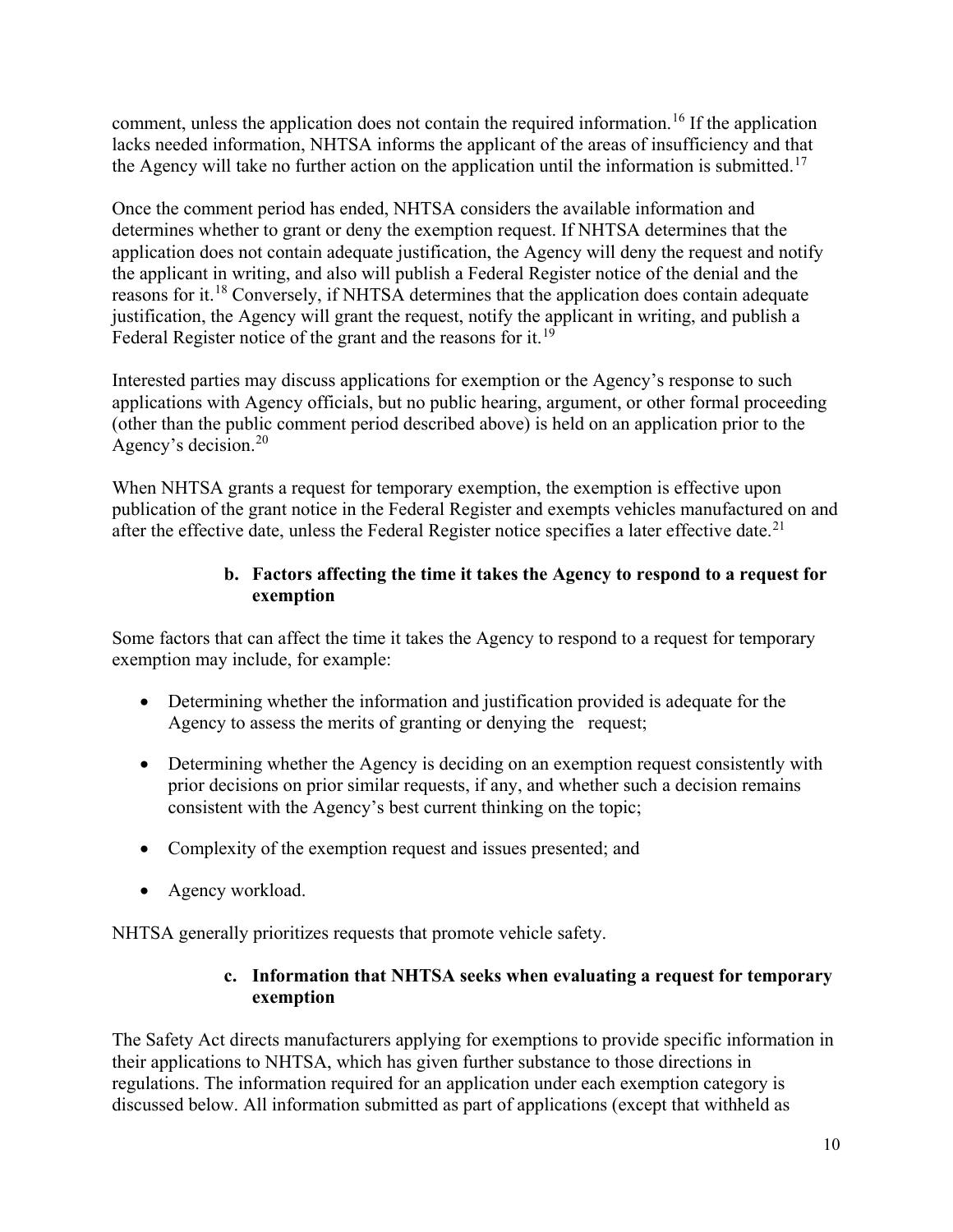confidential business information) will be publicly available at [http://www.regulations.gov](http://www.regulations.gov/) as part of the docket for the exemption request.  $22$ 

#### **i. "Substantial economic hardship"**

If a manufacturer is petitioning for exemption on this basis, the manufacturer must submit a complete financial statement describing the economic hardship and a complete description of the manufacturer's good faith effort to comply with the relevant standards.<sup>[23](#page-21-21)</sup> 49 CFR Part 555 further requires that information submitted in support of a "substantial economic hardship" petition include the following: $^{24}$  $^{24}$  $^{24}$ 

- Engineering and financial information demonstrating in detail how compliance or failure to obtain an exemption would cause substantial economic hardship, including –
	- ∗ A list or description of each item of motor vehicle equipment that would have to be modified in order to achieve compliance;
	- ∗ The itemized estimated cost to modify each such item of motor vehicle equipment if compliance were to be achieved (A) as soon as possible, (B) at the end of a oneyear exemption period (if the exemption is for one year or more), (C) at the end of a two-year exemption period (if the petition is for two years or more), and (D) at the end of a three-year exemption period (if the exemption is for three years);
	- ∗ The estimated price increase per vehicle to balance the total costs incurred if the equipment were modified to comply, and a statement of the anticipated effect of each such price increase;
	- ∗ Corporate balance sheets and income statements for the three fiscal years immediately preceding the filing of the application;
	- ∗ Projected balance sheet and income statement for the fiscal year following a denial of the application;
	- ∗ A discussion of any other hardships (e.g., loss of market, difficulty of obtaining goods and services for compliance) that the petitioner desires the Agency to consider; and
- A description of the petitioner's efforts to comply with the standards, including  $-$ 
	- ∗ A chronological analysis of such efforts showing its relationship to the rulemaking history of the standard from which exemption is sought;
	- ∗ A discussion of alternate means of compliance considered and the reasons for rejection of each;
	- ∗ A discussion of any other factors (e.g., the resources available to the petitioner, inability to procure goods and services necessary for compliance following a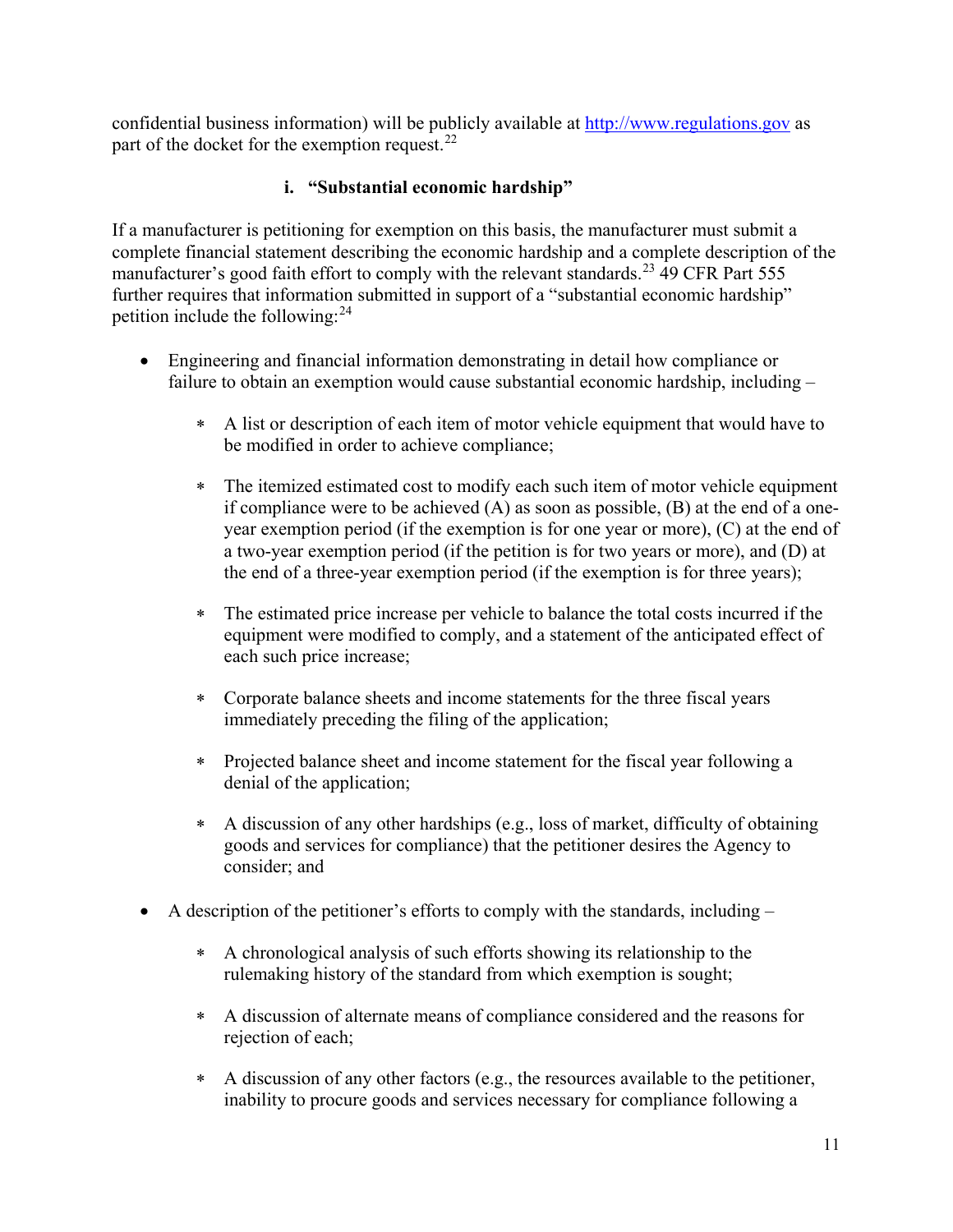timely request) that the petitioner desires the Agency to consider in deciding whether the petitioner tried in good faith to comply with the standard;

- ∗ A description of the steps to be taken, while the exemption is in effect, and the estimated date by which full compliance will be achieved either by design changes or termination of production of nonconforming vehicles; and
- ∗ The total number of motor vehicles produced by or on behalf of the petitioner in the 12-month period prior to filing the petition, and the inclusive dates of the period. (49 U.S.C. 30113(d) limits eligibility for exemption on the basis of economic hardship to manufacturers whose total motor vehicle production in the year preceding the filing of their applications does not exceed 10,000.)

#### **ii. "Development or field evaluation of a new motor vehicle safety feature"**

If a manufacturer seeks an exemption on this basis, Congress requires the manufacturer to submit a record of the research, development, and testing establishing the innovative nature of the safety feature and a detailed analysis establishing that the safety level of the feature at least equals the safety level of the standard for which exemption is sought.<sup>[25](#page-21-23)</sup> 49 CFR Part 555 further requires that supporting information include the following:<sup>[26](#page-21-24)</sup>

- A description of the safety or impact protection features, and research, development, and testing documentation establishing the innovational nature of such features;
- An analysis establishing that the level of safety or impact protection of the feature is equivalent to or exceeds the level of safety or impact protection established in the standard from which exemption is sought, including –
	- ∗ A detailed description of how a vehicle equipped with the safety or impact protection feature differs from one that complies with the standard;
	- ∗ If applicant is presently manufacturing a vehicle conforming to the standard, the results of tests conducted to substantiate certification to the standard; and
	- ∗ The results of tests conducted on the safety or impact protection features that demonstrates performance which meets or exceeds the requirements of the standard;
- Substantiation that a temporary exemption would facilitate the development or field evaluation of the vehicle;
- A statement whether, at the end of the exemption period, the manufacturer intends to conform to the standard, apply for a further exemption, or petition for rulemaking to amend the standard to incorporate the safety or impact protection features; and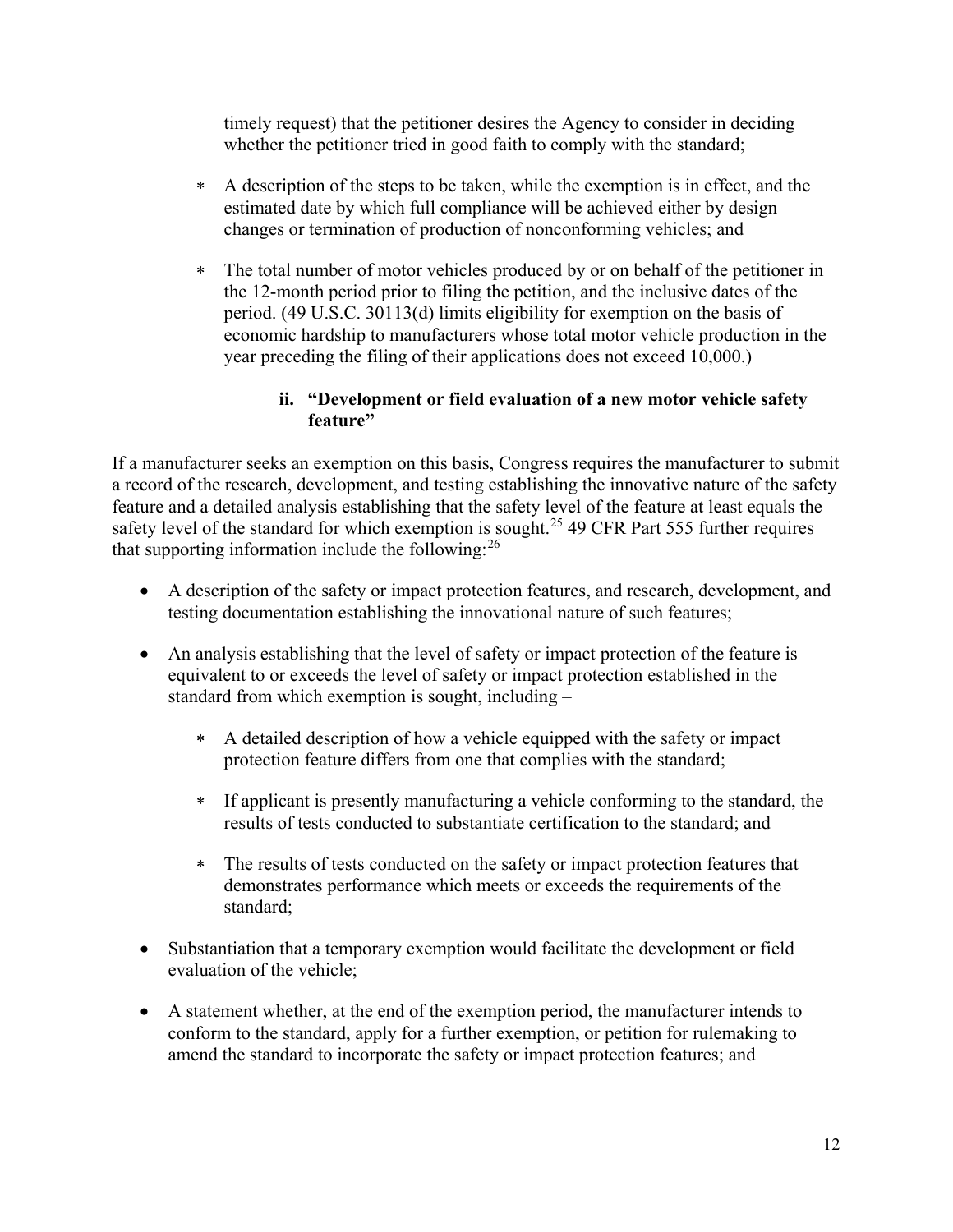• A statement that not more than 2,500 exempted vehicles will be sold in the U.S. in any 12-month period for which an exemption may be granted, and an application for renewal of such an exemption shall also include the total number of exempted vehicles sold in the United States under the existing exemption.

#### **iii. "Development or field evaluation of a low-emission motor vehicle"**

If a manufacturer petitions for exemption on this basis, it must submit a record of the research, development, and testing establishing that the motor vehicle is a low-emission motor vehicle and that the safety level of the vehicle would not be unreasonably reduced by exemption from the standard.<sup>[27](#page-21-25)</sup> 49 CFR Part 555 requires that that information include the following:<sup>[28](#page-21-26)</sup>

- Substantiation that the vehicle is a low-emission vehicle as defined by 49 U.S.C. § 30113(a);
- Research, development, and testing documentation establishing that a temporary exemption would not unreasonably degrade the safety or impact protection of the vehicle, including –
	- ∗ A detailed description of how the motor vehicle equipped with the low-emission engine would, if exempted, differ from one that complies with the standard;
	- ∗ If the applicant is presently manufacturing a vehicle conforming to the standard, the results of tests conducted to substantiate certification to the standard;
	- ∗ The results of any tests conducted on the vehicle that demonstrate its failure to meet the standard, expressed as comparative performance levels; and
	- ∗ Reasons why the failure to meet the standard does not unreasonably degrade the safety or impact protection of the vehicle;
- Substantiation that an exemption would facilitate the development or field evaluation of the vehicle;
- A statement whether, at the end of the exemption period, the manufacturer intends to conform to the standard; and
- A statement that not more than 2,500 exempted vehicles will be sold in the United States in any 12-month period for which an exemption may be granted. An application for renewal of an exemption must also include the total number of exempted vehicles sold in the United States under the existing exemption.

#### **iv. "Overall safety level of exempted vehicle at least equal to overall safety level of nonexempt vehicles"**

A manufacturer petitioning for exemption on this basis must submit a detailed analysis showing how the vehicle provides an overall safety level at least equal to the overall safety level of non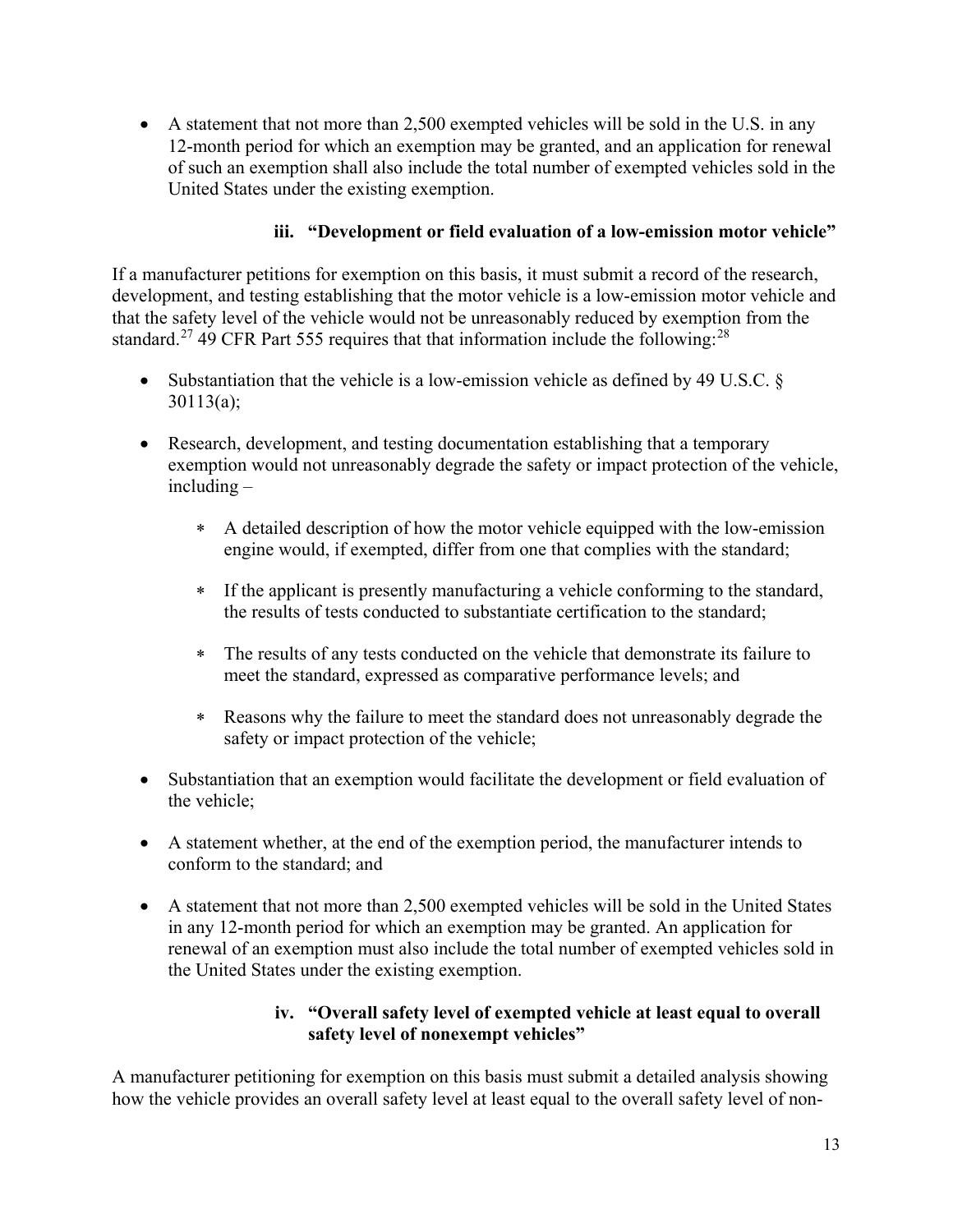exempt vehicles.<sup>[29](#page-21-27)</sup> 49 CFR Part 555 further requires that that information include the following: $30$ 

- A detailed analysis of how the vehicle provides the overall level of safety or impact protection at least equal to that of non-exempted vehicles, including –
	- ∗ A detailed description of how the motor vehicle, if exempted, differs from one that conforms to the standard;
	- ∗ A detailed description of any safety or impact protection features that the vehicle offers as standard equipment that are not required by the FMVSS or bumper standards;
	- ∗ The results of any tests conducted on the vehicle demonstrating that it fails to meet the standard, expressed as comparative performance levels;
	- ∗ The results of any tests conducted on the vehicle demonstrating that its overall level of safety or impact protection exceeds that which is achieved by conformity to the standards;
	- ∗ Other arguments that the overall level of safety or impact protection of the vehicle is at least equal to that of non-exempted vehicles;
- Substantiation that compliance would prevent the sale of the vehicle;
- A statement whether, at the end of the exemption period, the manufacturer intends to comply with the standard;
- A statement that not more than 2,500 exempted vehicles will be sold in the United States in any 12-month period for which an exemption may be granted; and an application for renewal shall also include the total number of exempted vehicles sold in the United States under the existing exemption.

## **5. Termination and Renewal of Temporary Exemptions**

As discussed, temporary exemptions are not permanent. If a temporary exemption is granted on the basis of "substantial economic hardship," it will terminate according to its terms no later than three years after the date of issuance, unless NHTSA terminates it sooner.<sup>[31](#page-21-29)</sup> If a temporary exemption is granted on any other basis, it will terminate according to its terms but not later than two years after the date of issuance, unless NHTSA terminates it sooner.<sup>[32](#page-21-30)</sup> If a manufacturer with an exemption applies for renewal within 60 days of the termination date for the existing exemption, and the renewal application meets the requirements of 49 CFR § 555.5, the exemption does not terminate until NHTSA grants or denies the renewal application.<sup>[33](#page-21-6)</sup>

NHTSA may terminate or modify a temporary exemption if the Agency determines that either (1) the temporary exemption is no longer consistent with the public interest and the objectives of the Vehicle Safety Act; or (2) the temporary exemption was granted on the basis of false,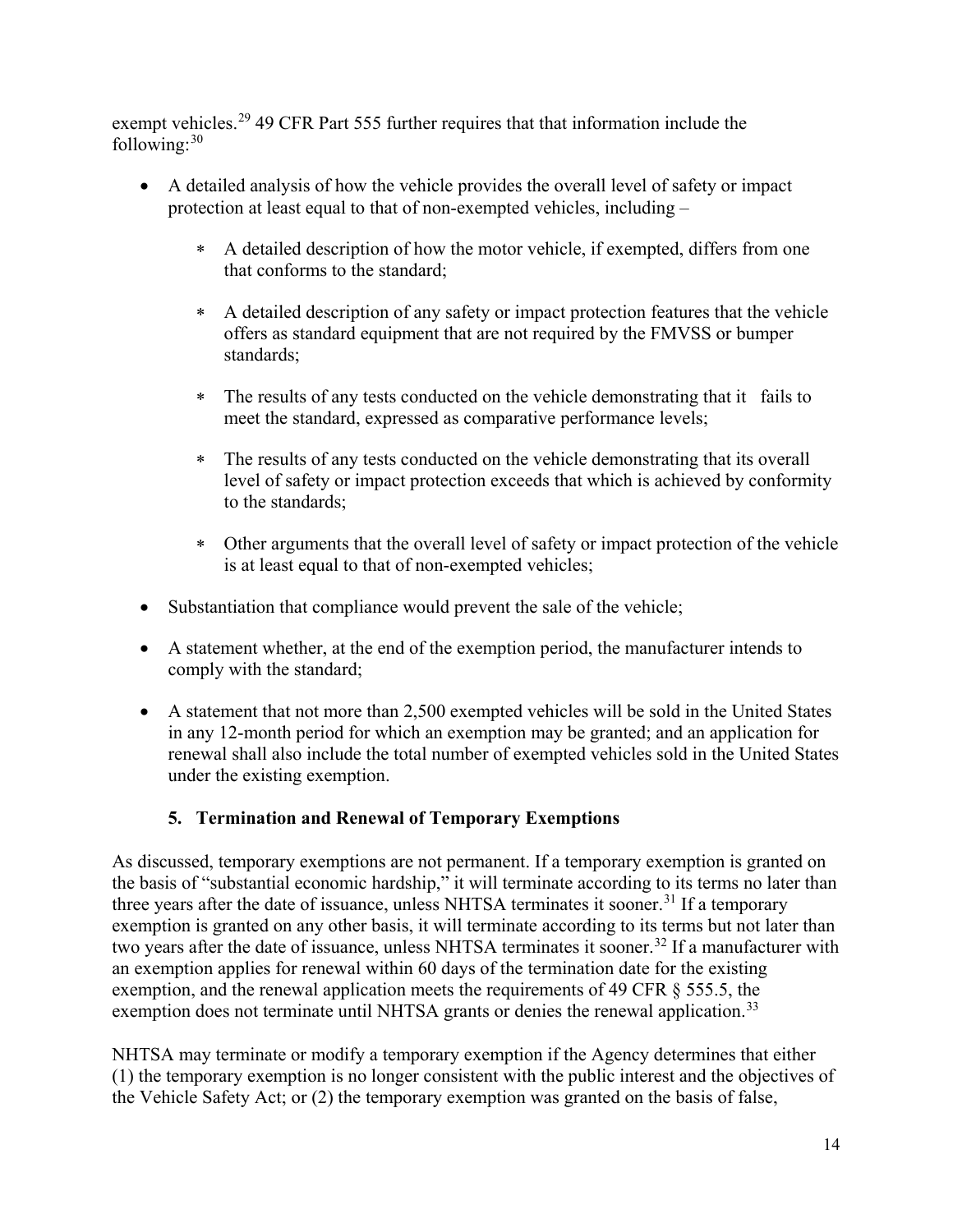fraudulent, or misleading representations or information.<sup>[34](#page-21-31)</sup> Any interested person may petition for the termination or modification of an exemption granted under Part 555, and NHTSA will process those petitions according to the procedures in 49 CFR Part 552.<sup>[35](#page-21-8)</sup> NHTSA publishes notices in the Federal Register for both applications for termination or modification of an exemption and the Agency's action in response to it, and also for any termination or modification of an exemption pursuant to the Agency's own motion.<sup>[36](#page-21-32)</sup>

## **6. Timelines for NHTSA Action on Compliant Petitions**

NHTSA has streamlined its process for reviewing and determining exemption petitions that advance safety and that follow these guidelines. For simple exemption petitions that promote improved safety and that follow these guidelines, NHTSA will endeavor to grant or deny the petition(s) within six months. For more complex petitions that promote improved safety and that follow these guidelines, NHTSA will endeavor to grant or deny the petition(s) within 12 months.

## **7. Response to a Denial of Request for Temporary Exemption**

If NHTSA denies a request for temporary exemption, the requestor may submit another request with new/additional information and/or arguments. Duplicative exemption requests will be summarily denied. If the Agency has stated in its denial that the issue presented is not well-suited to temporary exemption, the requestor may petition for rulemaking under 49 CFR Part 552.

# **D. Preparing Well-Supported Petitions for Safety Rulemaking and Reconsideration of Final Safety Rules**

This section is intended to aid the process for petitioning the Agency to take either of two types of actions: (1) initiate a rulemaking under the Vehicle Safety Act to amend existing vehicle safety standards or to establish new ones; or (2) reconsider a final rule amending or establishing safety standards. NHTSA must be able to allocate and manage its vehicle safety resources in a way that allows the Agency to focus its efforts on those vehicle technologies having the greatest potential for improving safety at reasonable cost. When the Agency decides to grant a petition for a rulemaking on a technology with substantial safety potential, it is critical that the Agency be able to complete the rulemaking on a sound and complete basis and as expeditiously as possible. This guidance will aid the Agency in doing so by clarifying the existing minimum content requirements for petitions for rulemaking and reconsideration and offering guidance on meeting those requirements.

## **1. Introduction**

Through this guidance, NHTSA seeks to aid its ability to focus on petitions for rulemaking that offer the greatest safety potential and on meritorious petitions for reconsideration. The Agency also seeks to obtain data and analysis that will enable it to complete rulemakings initiated in response to petitions expeditiously and on a sound and robust scientific and analytical basis.

This guidance is intended to clarify the existing minimum content requirements for rulemaking petitions and offers guidance on meeting those requirements. It also describes additional contents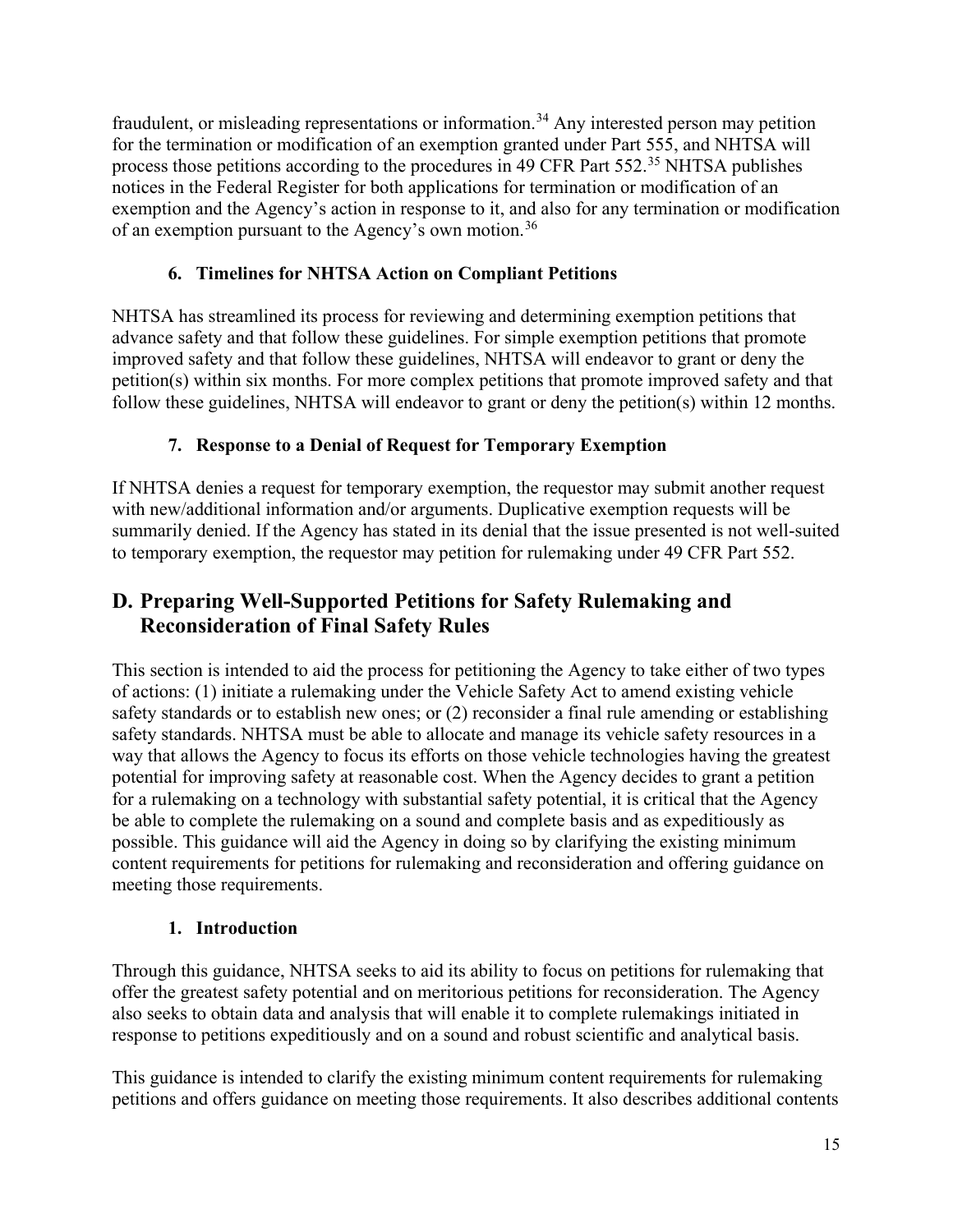whose inclusion in petitions is not required, but is helpful to the Agency. The description of these additional contents is intended to aid the public in preparing better supported petitions, thereby increasing the likelihood that the Agency will grant and act on them. The submission of more thoroughly explained and better supported petitions will aid the Agency by reducing the resources and time it would otherwise need to expend in order to evaluate the merits of petitions and to develop proposals (and supporting analyses required by various Executive Orders and statutes) to act on those petitions that it grants.

## **2. Agency Regulations on Petitions**

## **a. Contents of petitions for rulemaking or reconsideration of a rule**

NHTSA's current administrative requirements concerning the contents of petitions for rulemaking and petitions for reconsideration are found in regulation: Part 552 – Petitions for Rulemaking, Defect, and Noncompliance Orders.[37](#page-21-33) 40 FR 42013; September 10, 1975.

In § 552.4 of Part 552, the Agency specifies that petitions for rulemaking must "(s)et forth facts which it is claimed establish that an order is necessary" and "(s) et forth a brief description of the substance of the order which it is claimed should be issued."<sup>[38](#page-21-34)</sup> The necessity of providing the required information is emphasized in §552.5 (b). That paragraph says "(a) document that fails to conform to one or more of the requirements of §552.4(a) through (e) will not be treated as a petition under" Part 552. "Such a document will be treated according to the existing correspondence or other appropriate procedures of the NHTSA, and any suggestions contained in it will be considered at the discretion of the Administrator or his delegate."

Recognizing the impact that evaluating pending petitions and implementing granted petitions could have on the Agency resources available for priority safety activities, NHTSA also addressed the variety of factors, including resource management, which it might consider in deciding whether to grant or deny a petition. In section 552.8, Notification of Agency action on the petition, it specified: "After considering the technical review conducted under §552.6, and taking into account appropriate factors, which may include, among others, allocation of Agency resources, Agency priorities and the likelihood of success in litigation which might arise from the order, the Administrator will grant or deny the petition. …"

Parties may petition for reconsideration within 45 days after a final rule has been issued to establish a new standard or amend an existing standard, if they disagree with the Agency's action.[39](#page-21-35) The regulation on petitions for reconsideration, Section 553.35 reads:

(a) Any interested person may petition the Administrator for reconsideration of any rule issued under this part. …. The petition must contain a brief statement of the complaint and an explanation as to why compliance with the rule is not practicable, is unreasonable, or is not in the public interest. …

(b) If the petitioner requests the consideration of additional facts, he must state the reason they were not presented to the Administrator within the prescribed time.

(c) The Administrator does not consider repetitious petitions.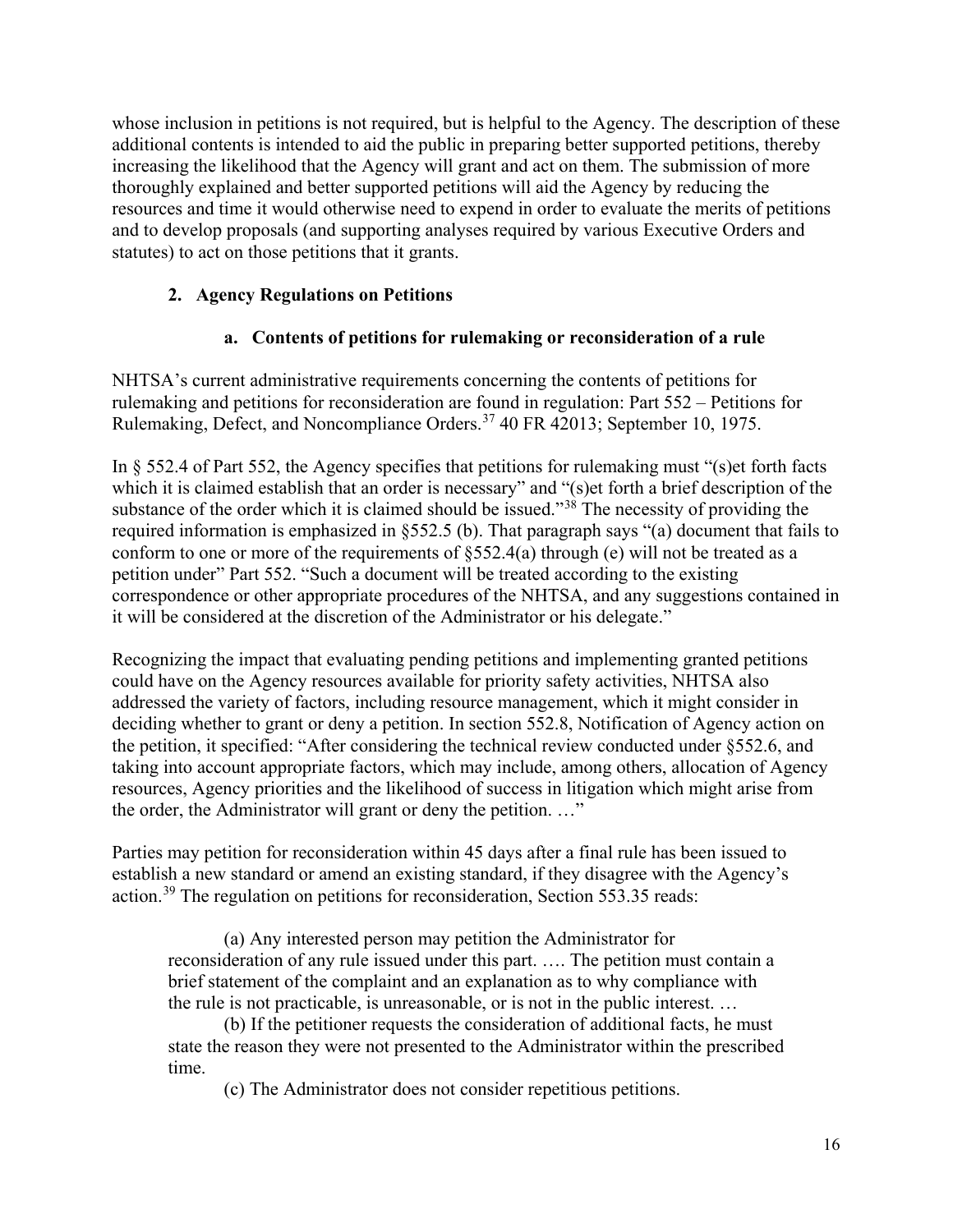## **b. Improperly filed petitions**

Paragraph (b) of section 552.5, "Improperly filed petitions," provides: A document that fails to conform to one or more of the requirements of §552.4(a) through (e) will not be treated as a petition under this part. Such a document will be treated according to the existing correspondence or other appropriate procedures of the NHTSA, and any suggestions contained in it will be considered at the discretion of the Administrator or his delegate.

#### **3. Consideration of Petitions for Rulemaking**

NHTSA generally will closely consider sound, well-supported petitions that will promote safety, to the extent that the Agency resources and other priority vehicle safety actions allow such consideration. The Agency will consider granting a rulemaking petition that would promote safety if, in the Agency's judgment, the Agency would be able to develop and issue a sound, well-supported proposed rule, including regulatory text with performance requirements and test procedures, without conducting more than minimal additional research (e.g., to establish a sound basis for taking the recommended action or to develop and validate performance requirements, test conditions, or test procedures). In addition, in order to wisely and efficiently use its limited rulemaking resources and focus on priority matters, the Agency will distinguish between matters ready for rulemaking in the short term (based on information presented by the petitioner and/or otherwise readily available that supports and defines the requested course of action) and those longer-term matters for which significant additional research is needed before a rulemaking proposal can be developed and supported.

## **4. Petitions for Vehicle Safety Standard Rulemaking**

#### **a. Petitions seeking adoption of new or more stringent performance requirements, test conditions or test procedures**

## *i. Hazard*

The petition should describe the nature, cause, size, and severity of the hazard (e.g., how many deaths and injuries result from this hazard, in what types of crashes does the hazard occur, and what is the severity of the injuries? How do the injuries occur?). The petition should also identify the nature and size of target population (e.g., who might benefit—which persons, in what seating positions, in what types of vehicles, and in which types of crashes?).

#### *ii. Practical means*

The petition should describe technologies and designs that are or will be available to comply with the performance requirements and demonstrate the level of effectiveness of those technologies and designs in addressing the problem or hazard.

#### *iii. Substance of standard*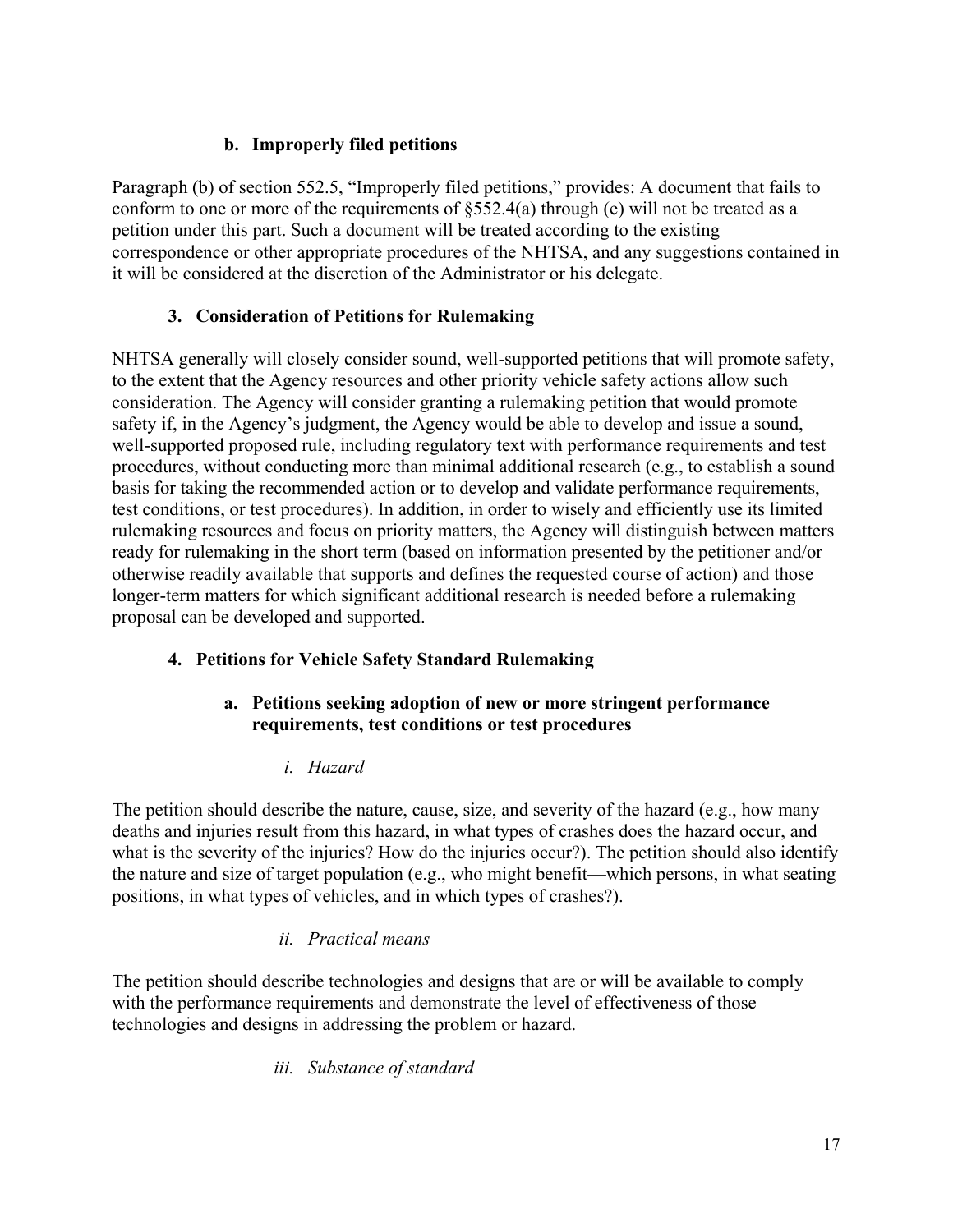The petition should describe the requested standard (i.e., the performance requirements, test conditions, and test procedures), the supporting research and reasons why those performance requirements, test conditions, and test procedures are appropriate and better than alternative performance requirements, test conditions, and test procedures, and provide proposed regulatory text.

#### **b. Petitions seeking amendment of existing vehicle safety standard to reduce cost or allow the use of a new design or technology**

## *i. Problem and potential impact*

In petitions seeking to permit the use of new technology or design or new application of an existing technology, the petition should describe the technologies, designs or applications, identify the regulatory text that restricts their use, explain specifically how the regulatory text restricts their use, and discuss the utility of the proposed technology or design to consumers, especially any safety impacts. The petition should quantify the impacts and explain the underlying calculations and the basis for them; if quantification is impossible, the reasons for that impossibility should be stated and the petitioner's best attempt should be presented. In petitions seeking to relieve a restriction to facilitate cost reductions, petitions should identify the regulatory provisions or text that prevents the cost reduction, explain specifically how the regulatory provisions or text prevents the cost reduction, quantify the cost reduction, and explain the underlying calculations and their basis.

## *ii. Likelihood of impact*

The petition should indicate the extent to which the described technologies or designs are likely to be used, or cost reductions made, in the near future if the standard is changed in the manner requested.

## *iii. Substance of standard*

The petition should describe the necessary changes in the regulatory text of existing standards (i.e., the changes to the performance requirements, test conditions, and test procedures), along with the research supporting and reasons why those performance requirements, test conditions, and test procedures are appropriate and better than alternative performance requirements, test conditions, and test procedures.

## **c. Supporting data and analysis**

The petition should provide data and arguments to support all of the minimum required contents specified in section 552.4 and, in order to assist the Agency in a timely disposition of the petition, should also provide support for the items in paragraph E.4.a or E.4.b of this guidance, including relevant test results, data, and studies reasonably available to the petitioner. The petition should explain the origin of any recommended numerical values, and provide any underlying calculations. The petition should precisely identify, but need not submit, any data readily available to the public and identify its source.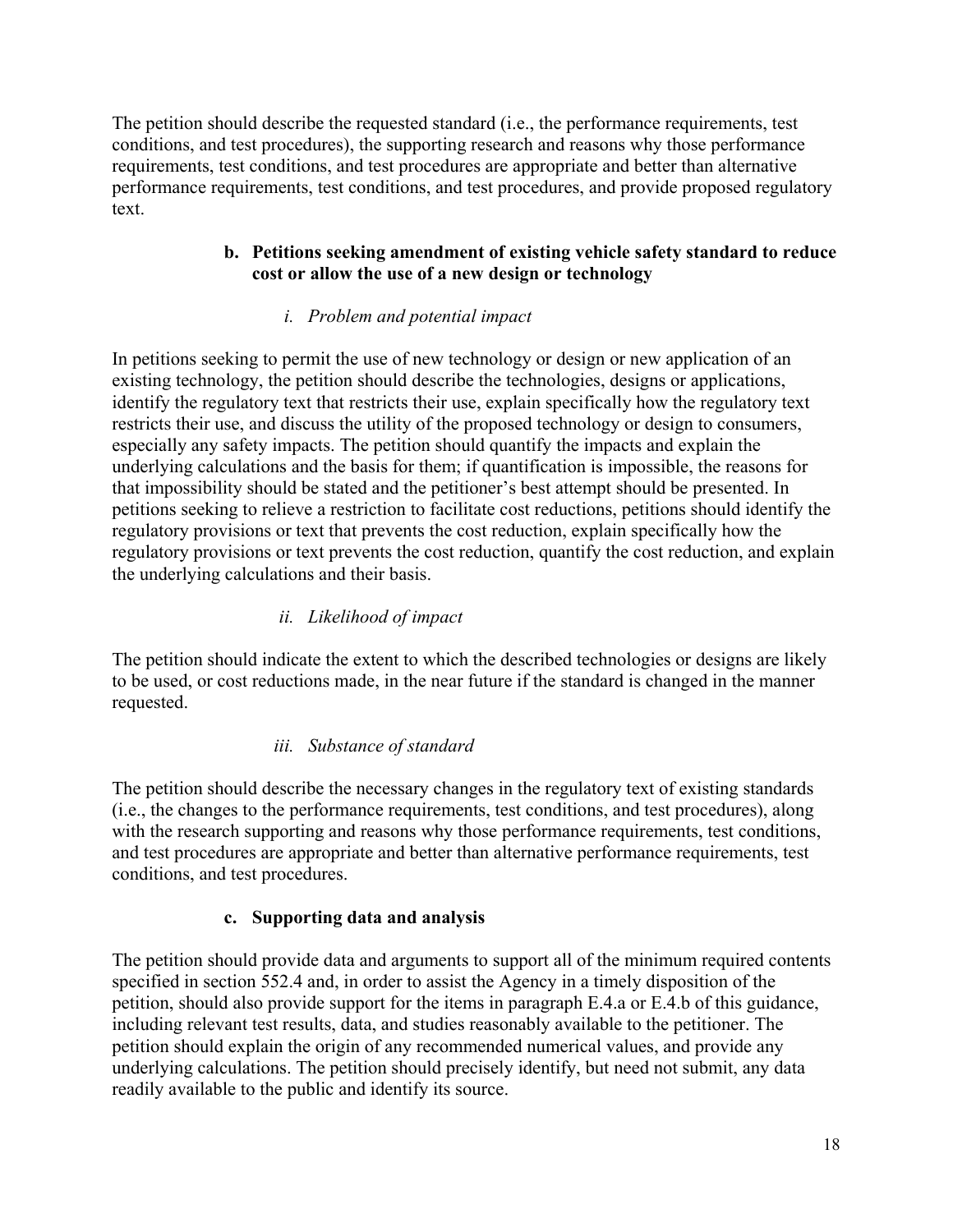#### **d. Supplementary supporting justification, data and analysis**

To assist the Agency in evaluating and implementing the petition, the Agency encourages petitioners to submit detailed justification and supplementary data and analyses. To the extent that a petition contains the following, it will facilitate Agency action:

#### *i. Regulatory text*

The petition should provide the proposed regulatory text, i.e., text of performance requirements, test conditions, test procedures and similar parameters, that the petitioner requests the Agency to establish, add, or delete. In addition, explain how those requirements, conditions and procedures will effectively measure safety performance and objectively differentiate between compliant and noncompliant technologies and designs consistent with the interests of safety. A petition should describe the extent to and manner in which those requirements, conditions and procedures have been validated through research (e.g., testing), and submit the research results.

#### *ii. Benefits and costs*

The petition should identify and describe the type and amount of anticipated benefits and costs of adopting the requested regulation amendments, show how the figures were calculated, and submit studies or other materials or data supporting those figures.

#### **5. Petitions for Reconsideration of Agency Final Rules**

#### **a. Guidance**

The Agency will reconsider a rule based on a party or commenter's claim that: (a) the rule was based on material error(s) of fact or law; (b) new facts, evidence, or circumstances that could not have been raised previously compel a different result; or (c) compliance with a new rule or standard is not practical, is not reasonable, or is not in the public interest.

The Agency will summarily deny any reconsideration petition based on any claim or argument other than those set forth in paragraphs a-c below. The Agency will not consider a request for reconsideration that is based on repetition of arguments previously raised before the Agency.

Any petition must include a statement of the complaint that explains the petitioner's difficulty, if any, in complying with the rule as adopted. It must also identify the specific regulatory text that the petitioner believes needs to be changed, explain how that text creates the petitioner's compliance difficulty or problem, and explain how the text should be changed. Finally, the petitioner must explain how the change would resolve their compliance difficulty or problem.

> *i. Required minimum contents of petition based on claim that compliance is impractical, unreasonable, or not in the public interest*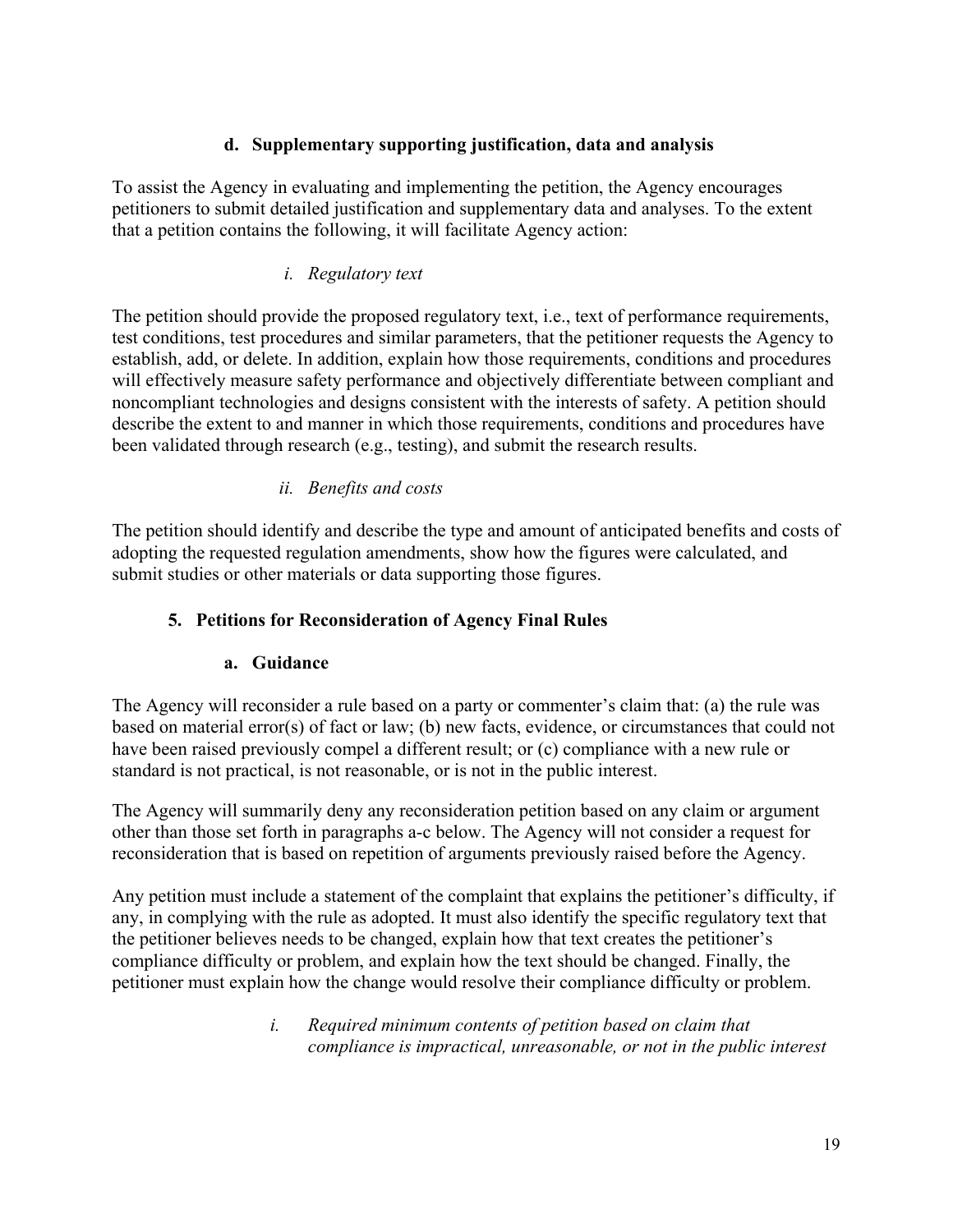The petition must provide the factual and analytical basis for its belief that compliance with the rule is not economically or technologically practical, unreasonable, or not in the public interest.

#### *ii. Required minimum contents of petition based on new facts, circumstances, or evidence*

The petition must set forth and support claim that the facts, evidence or circumstances submitted in support of the petition are new, could not have been raised before the issuance of the rule whose reconsideration is sought, and compel a different result.

#### *iii. Required minimum contents of petition based on claim that rule was based on material error of fact or law*

The petition must identify and describe the alleged error and why that error is material to the provision for which petition seeks reconsideration.

## **b. Suggested supplementary justification, data and analysis**

To assist the Agency in evaluating and potentially implementing the petition, the Agency encourages the submission of detailed supplementary data and analyses. To the extent that petitions contain the following, it will facilitate faster Agency action:

## *i. Regulatory text*

Any petition should provide the actual regulatory text, e.g., performance requirements, test conditions and test procedures, which the petitioner wishes to have established, added or deleted. In addition, explain how the new requirements, conditions and procedures to be established or added will accurately measure safety performance and differentiate between acceptable and unacceptable technologies and designs. The petition should describe the extent and manner in which the new requirements, conditions and procedures to be established or added have been validated through research, e.g., testing, and submit the research results. Finally, explain the reasons why the performance requirements, test conditions, and test procedures to be established or added are appropriate and better than alternative performance requirements, test conditions, and test procedures.

## *ii. Benefits and costs*

The petition should describe type and amount of anticipated impacts on safety benefits and costs of making the requested changes, while showing how the figures were calculated, including key assumptions. The petitioner should submit studies or other materials or data supporting those figures and the methodology for calculating them.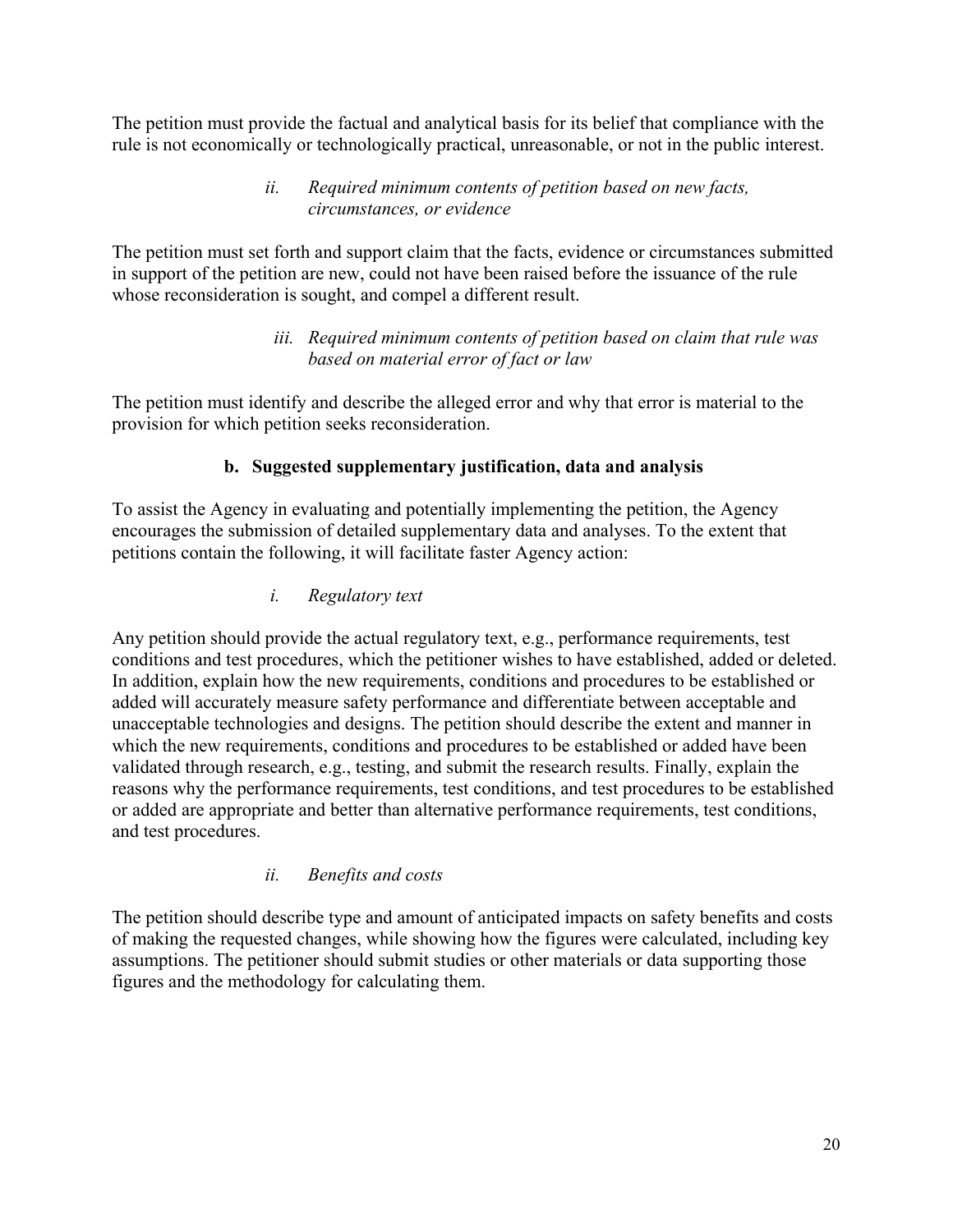# **NOTES**

<sup>1</sup> The FMVSS are codified at 49 CFR Part 571. DOT's Volpe Center recently reviewed the FMVSS to identify potential barriers to introduction of AV technology, and found very few. See Kim, *et al*., "Review of Federal Motor Vehicle Safety Standards (FMVSS) for Automated Vehicles," March 2016, *available at*  [http://ntl.bts.gov/lib/57000/57000/57076/Review\\_FMVSS\\_AV\\_Scan.pdf.](http://ntl.bts.gov/lib/57000/57000/57076/Review_FMVSS_AV_Scan.pdf)

<sup>2</sup> A recent change to NHTSA's organic statute in the FAST Act allows manufacturers who had manufactured and distributed FMVSS-compliant vehicles as of the date of enactment of the FAST Act to introduce non-compliant vehicles *for testing purposes only* without petitioning NHTSA for an exemption.

<sup>3</sup> With respect to international coordination, DOT recognizes that it is important to avoid regulatory inefficiencies and concurrently maximize safety as we collectively strive to facilitate the introduction of ADS into the marketplace. DOT is actively working to remove potential regulatory barriers for ADS, both in the U.S. and abroad. DOT is actively involved at the World Forum for the Harmonization of Vehicle Regulations and directly with individual foreign governments. These activities are intended to reduce barriers to innovation while preserving safety. Where appropriate, DOT will intensify its efforts to develop well-designed and globally-consistent regulations for ADS.

<sup>4</sup> See [www.nhtsa.gov/AV.](http://www.nhtsa.gov/AV)

<sup>5</sup> *Id*.

<sup>6</sup> While NHTSA intends for this information to assist members of the public in interacting with the Agency, we emphasize that if there are any discrepancies between the statements in this document and applicable statute or regulation, the statute or regulation controls, and that this document is not intended to be binding on the Agency or outside parties. If an outside party has a question about the contents of this notice and guidance, NHTSA encourages them to contact the Office of the Chief Counsel at 202-366-2992.

<sup>7</sup> Both interpretations and exemption requests have often taken years for NHTSA to decide.

<sup>8</sup> 49 U.S.C. § 30112.

<sup>9</sup> 49 U.S.C. § 32506. Exemptions from bumper standards are allowed only for "passenger motor vehicles," which NHTSA defines as "a vehicle with motive power designed to carry not more than 12 individuals, but does not include a truck not designed primarily to carry its operator or passengers, or a motorcycle." 49 CFR § 555.4.

<sup>10</sup> 49 U.S.C. § 30113.

<sup>11</sup> 49 U.S.C. § 30114.

FAST Act, Sec. 24404, to be codified at 49 U.S.C. § 30112(b)(10). Because "replica" is defined in that provision as a motor vehicle intended to resemble the body of another motor vehicle that was manufactured not less than 25 years prior, DOT assumes for purposes of this particular document that manufacturers wishing to introduce ADS technologies are not likely planning to install them on "replica" vehicles, and will more likely seek exemption from applicable FMVSS under the § 30113 provisions.

<sup>13</sup> 49 U.S.C. § 30113(h); 49 CFR § 555.9; FAST Act, Sec. 24405.

<sup>14</sup> NHTSA recently issued guidance to assist persons wishing to petition for a rulemaking. See Section III.C.

<sup>15</sup> 49 U.S.C. § 30113(d).

<sup>16</sup> 49 CFR § 555.7(a).

<sup>17</sup> *Id*.